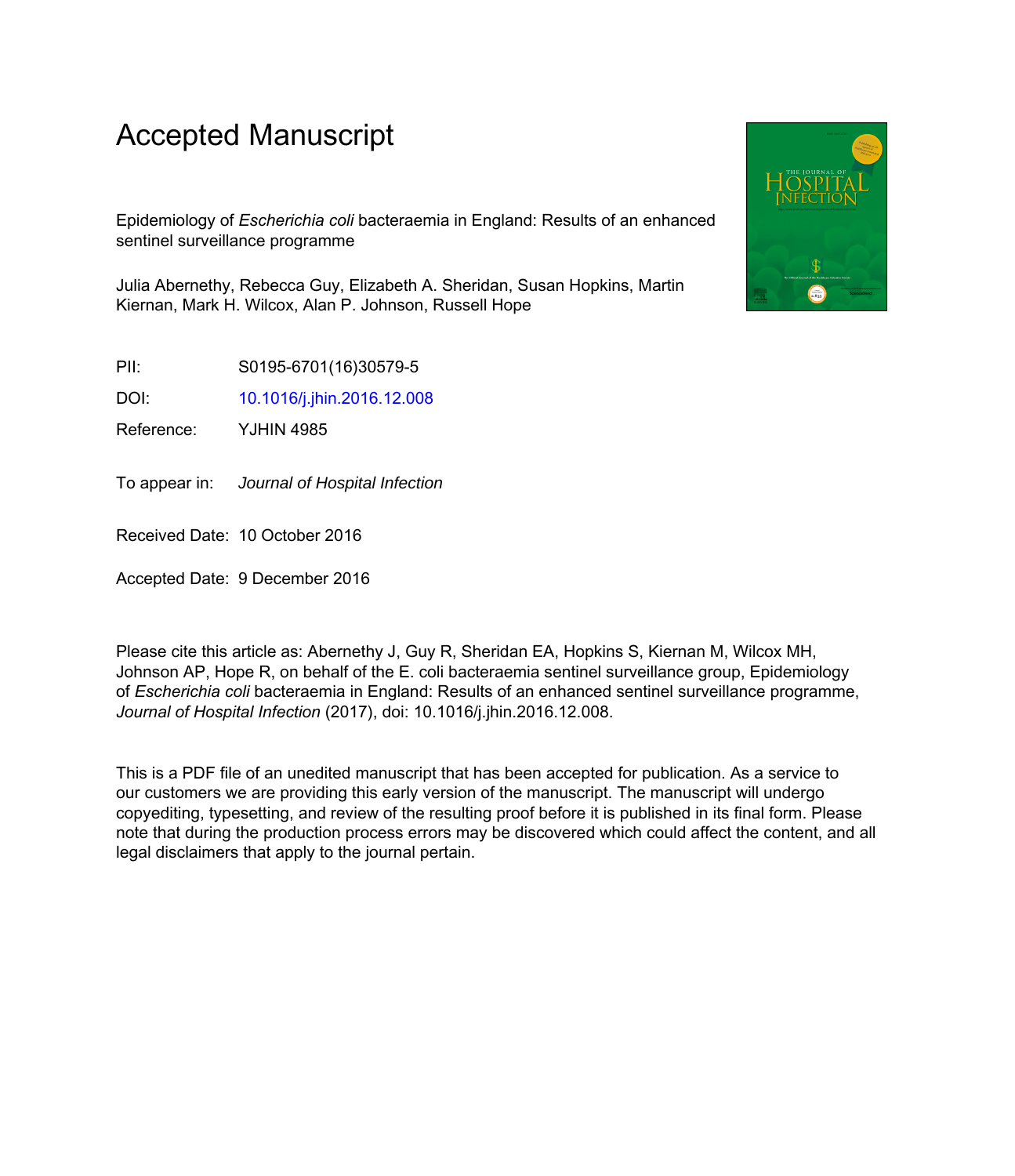**Epidemiology of** *Escherichia coli* **bacteraemia in England: results of an enhanced sentinel surveillance programme** 

ethy"", Rebecca Guy", Elizabeth A. Sheridan"", Susan Hopkins"", Martin Kiernan', M<br>Alan P. Johnson", Russell Hope", on behalf of the *E. coli* bacteraemia sentinel<br>group.<br>Man P. Johnson", Russell Hope", on behalf of the *E* **Julia Abernethya,b, Rebecca Guy<sup>a</sup> , Elizabeth A. Sheridana,c , Susan Hopkinsd,e, Martin Kiernan<sup>f</sup> , Mark**  H. Wilcox<sup>g</sup>, Alan P. Johnson<sup>a</sup>, Russell Hope<sup>a\*</sup>, on behalf of the *E. coli* bacteraemia sentinel **surveillance group.** 

*<sup>a</sup>National Infection Service, Public Health England, London, UK* 

*b St George's University Hospitals NHS Foundation Trust, London, UK* 

*c Poole Hospital NHS Trust, Poole, UK* 

*d Royal Free London NHS Foundation Trust, London, UK* 

*e Public Health Strategy, Public Health England, London, UK* 

*<sup>f</sup>University of West London, Richard Wells Research Centre, London, UK* 

*g Leeds Teaching Hospitals and University of Leeds, Leeds, UK* 

\*Corresponding author address: Health Protection Agency, National Infection Service, 61 Colindale Avenue, London, NW9 5EQ, Tel: 020 8200 4400, Email: Russell.hope@phe.gov.uk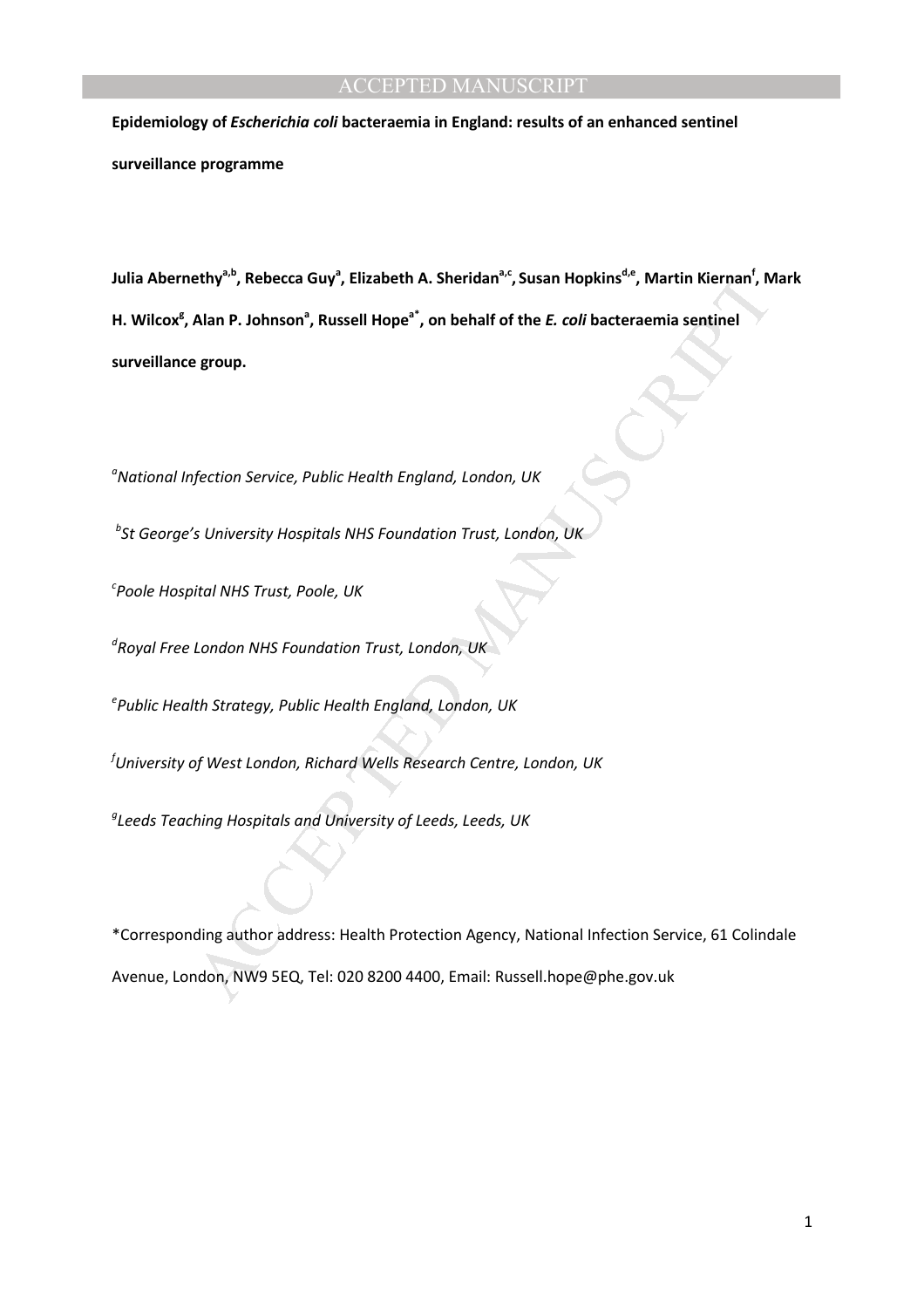### **Abstract**

**Background***: Escherichia coli* causes over one third of the bacteraemia cases in England each year, and the incidence of these infections is increasing.

**Aim***:* To determine the underlying risk factors associated with *E. coli* bacteraemia.

**Methods***:* A three month enhanced sentinel surveillance study involving 35 National Health Service hospitals was undertaken in the winter of 2012/13 to collect risk factor information and further details on the underlying source of infection to augment data already collected by the English national surveillance programme. Antimicrobial susceptibility results for *E. coli* isolated from blood and urine were also collected.

there month enhanced sentinel surveillance study involving 35 National Health Sen<br>as undertaken in the winter of 2012/13 to collect risk factor information and further<br>be underlying source of infection to augment data alr **Findings***:* A total of 1,731 cases of *E. coli* bacteraemia were included. The urogenital tract was the most commonly reported source of infection (51.2% of cases) with prior treatment for a urinary tract infection being the largest independent effect associated with this infection source. Half of all patients had prior healthcare exposure in the month prior to the bacteraemia with antimicrobial therapy and urinary catheterisation being reported in one third and one fifth of these patients. Prior healthcare exposure was associated with a higher proportion of antibiotic non-susceptibility in the blood culture isolates (P=0.001).

**Conclusion***:* Analysis of risk factors suggests potential community and hospital-related interventions particularly better use of urinary catheters and improved antibiotic management of urinary tract infections. As part of the latter strategy, antibiotic resistance profiles need to be closely monitored to ensure treatment guidelines are up to date to limit inappropriate empiric therapy.

**Keywords:** 

**Urinary Tract Infection, Risk Factors, Healthcare Associated, Community**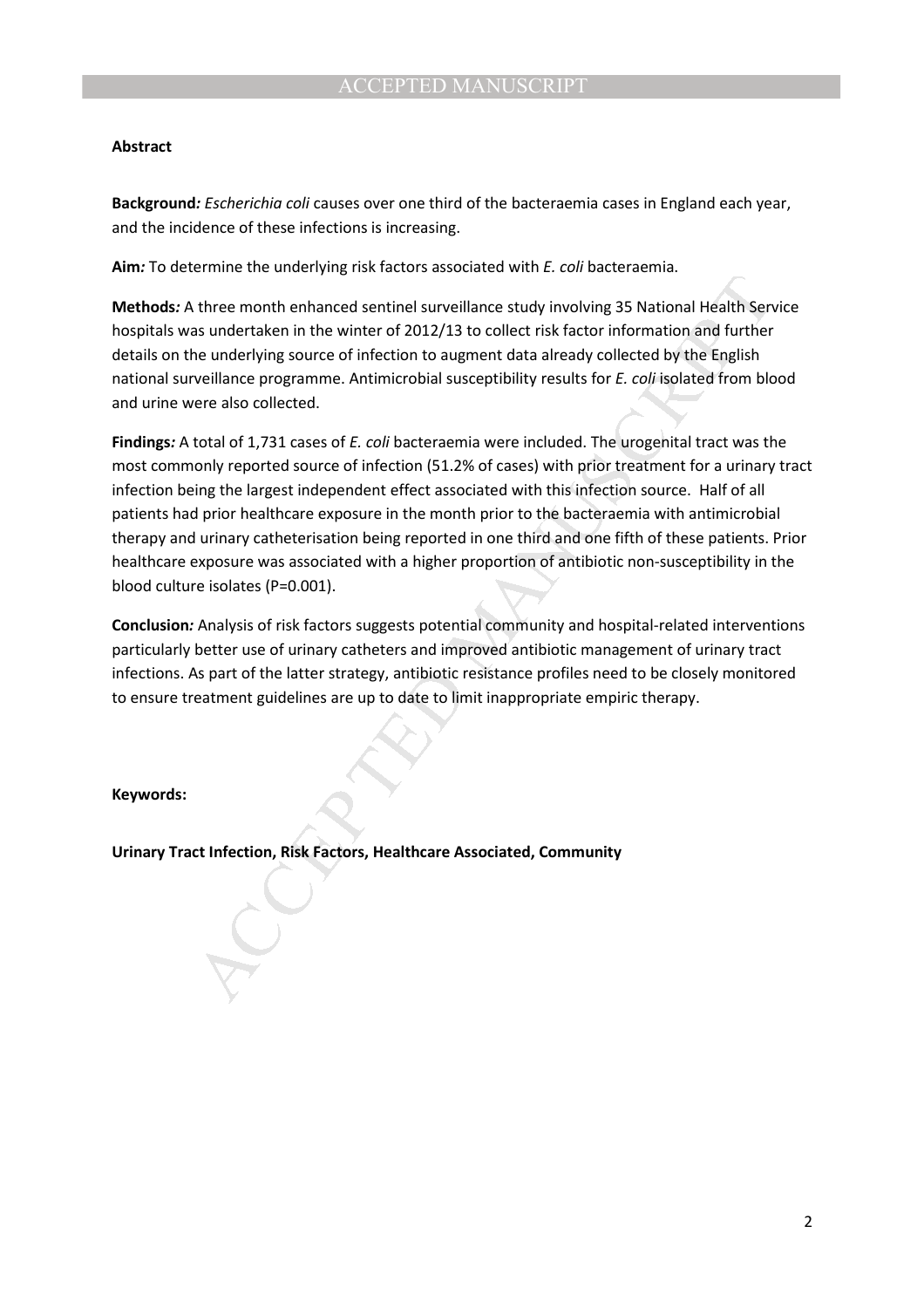#### **Introduction**

Voluntary surveillance identified *Escherichia coli* as the leading cause of bacteraemia in England, with increasing incidence over time despite the overall incidence of bacteraemia being in decline<sup>1</sup>. In 2015, 37,273 cases of *E. coli* bacteraemia were reported to the English mandatory surveillance programme<sup>2</sup>. Thirty-day all-cause mortality in England for this infection was recently estimated as 18.2% (17.8-18.7%), equating to 5,220 deaths over a 12-month period<sup>3</sup>. Thus appropriately targeted interventions are required to reduce morbidity and mortality associated with *E. coli* bacteraemia. Whilst English mandatory surveillance of *E. coli* bacteraemia (initiated in 2011) allows better estimation of *E. coli* bacteraemia incidence than previously possible, detailed epidemiological information is needed to elucidate the reasons behind observed trends.

3 cases or c. con vacteraemia were reported to the English manuatory survemance<br><sup>2</sup>. Thirty-day all-cause mortality in England for this infection was recently estimated<br>1-18.7%), equating to 5,220 deaths over a 12-month pe Following a recommendation from the UK government's Advisory Committee on Antimicrobial Resistance and Healthcare Associated Infection (ARHAI), a sentinel surveillance scheme was initiated to augment existing mandatory surveillance.<sup>4</sup> The sentinel programme aimed to gather more detailed risk factor information for patients in the hospital and community settings. Specific data collected included antibiotic consumption, use of urinary catheters, indwelling vascular access and other devices, and invasive procedures prior to the bacteraemia. Additionally we aimed to gather detailed information regarding the clinically identified focus or cause of bacteraemia and antibiotic susceptibility data for the *E. coli* blood and urine cultures.

#### **Methods**

#### *Study design*

The sentinel study ran in participating English NHS Trusts (hospitals under the same management board) over the winter of 2012/13. The study was powered to detect with 95% confidence the prevalence of an underlying infection focus or risk factor with a true frequency of at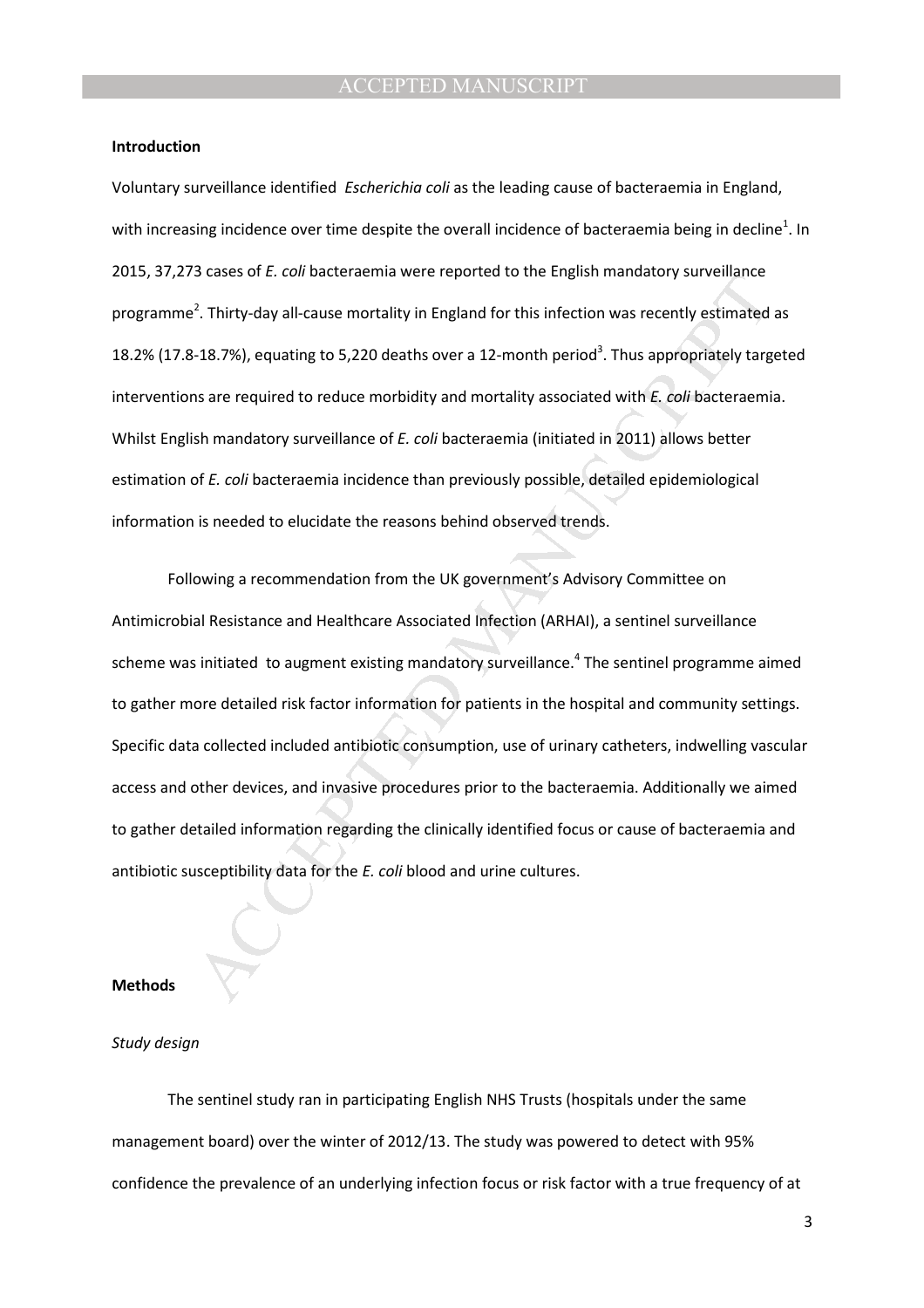least 10%, based on estimates of the prevalence of the second commonest focus (hepatobiliary) reported via mandatory surveillance.<sup>5</sup> As the sampling strategy was clustered (by NHS Trust and not patient) a design effect was included. This equated to a sample size of 2,625 *E. coli* bacteraemia cases; we therefore aimed to recruit 40 Trusts with data collection running over 3 months. Participating Trusts were selected using simple random sampling. Additionally, two specialist cancer Trusts and six interested Trusts were included post-hoc.

g Trusts were selected using simple random sampling. Additionally, two specialist ca<br>ix interested Trusts were included post-hoc.<br>es from the sentinel study were linked to mandatory *E. coli* bacteraemia reports (linl<br>umb Cases from the sentinel study were linked to mandatory *E. coli* bacteraemia reports (linked using NHS number, a unique personal identifier), to obtain further patient and specimen information, and to voluntary laboratory reports <sup>6</sup> (linked using a combination of available personal identifiers [NHS number, hospital number, date of birth, gender, encrypted surname]) to obtain antibiotic susceptibility data for both *E. coli* blood culture (if not reported by sentinel sites) and urine cultures, one month and one year before the date of the blood culture. Duplicate entries for the same patient within the same episode (considered as 14 days), were removed from analysis with data relating to the earliest specimen retained. This study focused on *E. coli* bacteraemia and for cases of polymicrobial bacteraemia only information pertaining to the *E. coli* isolate was retained.

Data items relating to healthcare exposure prior to the bacteraemia were collected. Specifically, in the prior three days: indwelling vascular access devices (in situ or removed), including the type of intravascular device; in the prior 7 days: urinary catheterisation (in situ, inserted, removed or manipulated), including the type of catheter, insertion method and primary indication for catheterisation; in the prior 4 weeks: other devices (in situ or removed), including the type of device and date of insertion; other procedures, including the type and date of procedure; and antimicrobial chemotherapy, including antibiotic name(s), indication and the treatment area. Patients with more than one healthcare exposure reported or more than one occurrence of a specific healthcare exposure were included in the study. Prior healthcare exposure in either the community or hospital in the 4 weeks and 1 week before bacteraemia was categorised as "Yes" if at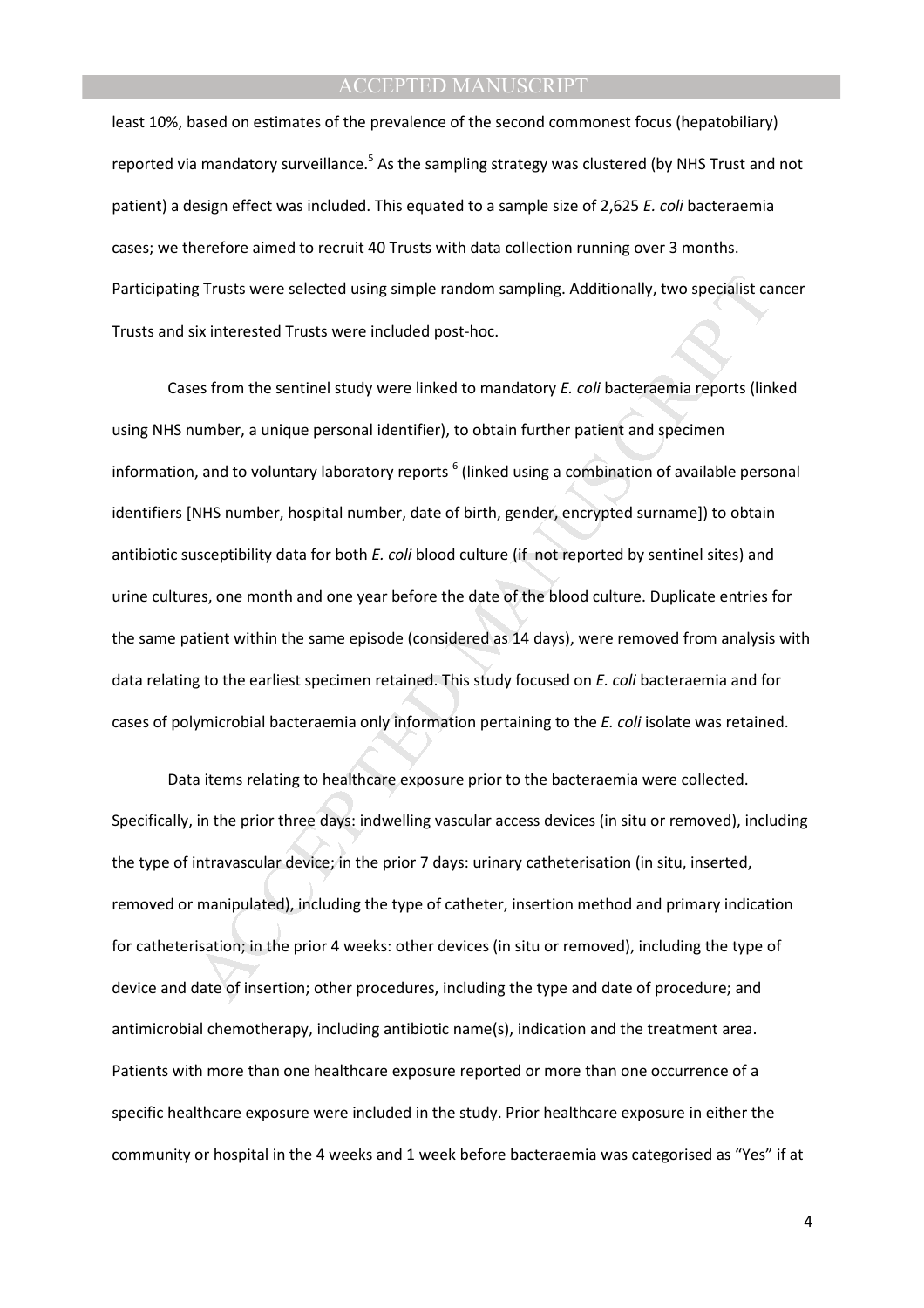least one of the above data items were selected as "Yes" or as "No" if all of the above items were selected as "No"; otherwise it was coded as "Not known". In addition to these data items, the primary focus or reason for the bacteraemia was collected. More detail on data collection can be found in Supplementary Information 1.

Time of bacteraemia onset based on the days between hospital admission and the taking of a positive blood culture was categorised as follows: on or day after admission (a proxy for community-onset infection); 2-6 days after admission (proxy for early healthcare-onset infection); 7 days or more after admission (proxy for late healthcare-onset infection); from a non-admitted patient.

e of bacteraemia onset based on the days between hospital admission and the takin<br>lood culture was categorised as follows: on or day after admission (a proxy for<br>onset infection); 2-6 days after admission (proxy for early Information on susceptibility of the *E. coli* blood culture and urine isolates to ciprofloxacin, trimethoprim, co-amoxiclav, third-generation cephalosporins (cefotaxime/ceftazidime), carbapenems (imipenem/meropenem), gentamicin, nitrofurantoin and piperacillin/tazobactam was ascertained using laboratory data reported via the national voluntary surveillance system. The presence of a urine culture in the linked laboratory dataset was taken as a proxy for urinary tract infection (UTI) in the month or year prior to the *E. coli* bacteraemia. Combined susceptibility for blood cultures, using the above antibiotics, was categorised as: "non-susceptible" if the blood culture was recorded as non-susceptible to at least one of the aforementioned antibiotics; and "susceptible" if the blood culture was recorded as susceptible to all of the aforementioned antibiotics.

#### *Statistical analysis*

General associations between two variables were examined using the Chi<sup>2</sup>test. Multivariable logistic regression was used to estimate the independent effects of prior UTI, prior treatment of a urogenital tract infection and urinary catheterisation, on having a urogenital tract focus of bacteraemia, controlled for the effects of age, gender, (both of which were considered a priori confounders thus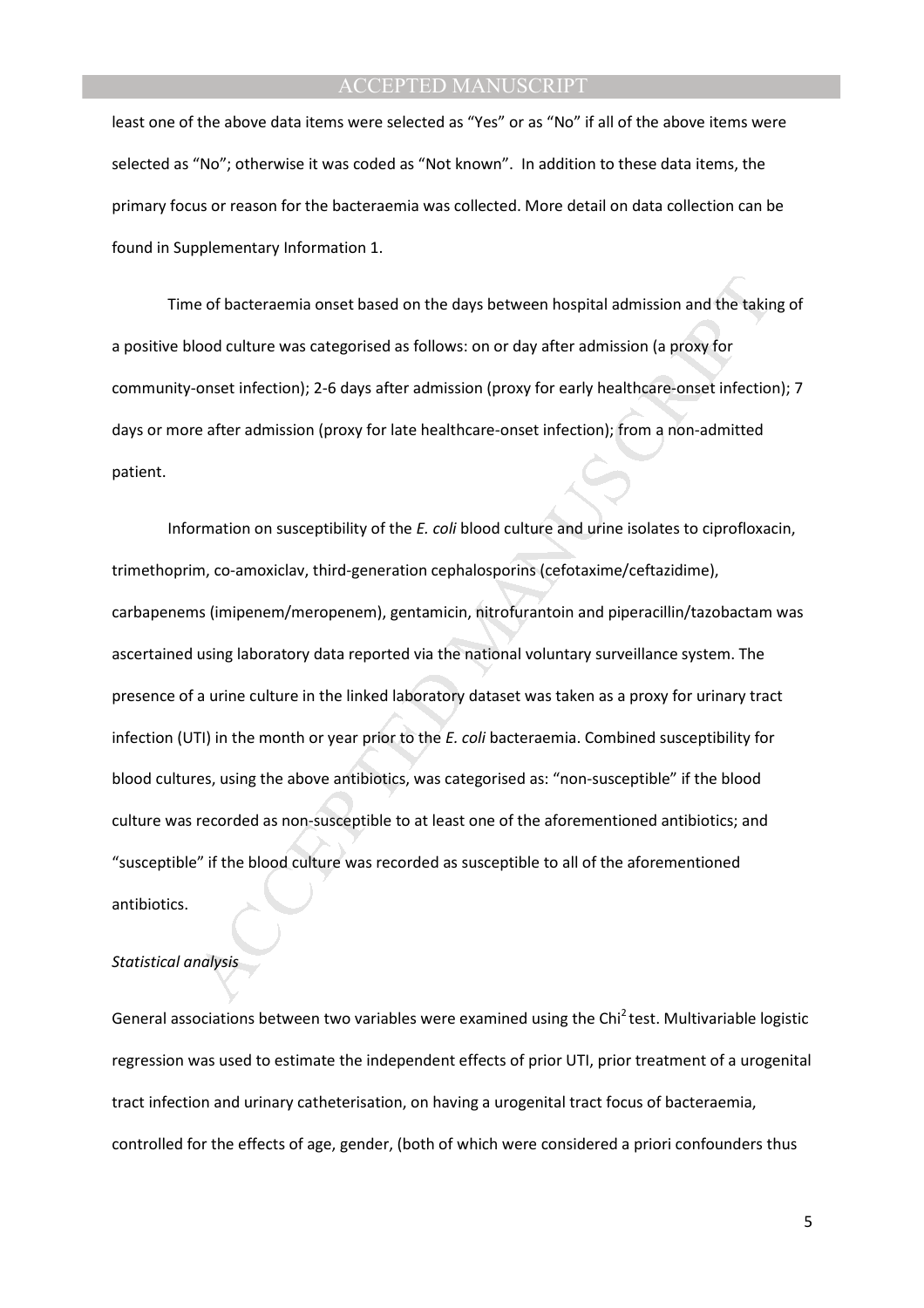automatically included in the model) treatment specialty and timing of bacteraemia onset. Only the presence of a UTI in the month prior to the bacteraemia was used in the model as it was considered more directly relevant than a UTI one year prior. A random effects term was used to control for clustering by reporting Trust. Variables that were not significant in the final model were omitted, even if the crude odds ratios showed a significant effect. All data management and analyses were performed using Stata 13.0.<sup>7</sup>

#### **Results**

crude odds ratios showed a significant effect. All data management and analyses we<br>using Stata 13.0.<sup>7</sup><br>MHS acute Trusts submitted data to the sentinel programme, representing 1,731 case<br>raemia. Thirty-seven cases could no Thirty-five NHS acute Trusts submitted data to the sentinel programme, representing 1,731 cases of *E. coli* bacteraemia. Thirty-seven cases could not be linked to the mandatory surveillance dataset and were excluded from analysis and six cases were removed as within-episode duplicates. We achieved 90% power in our estimate of a risk factor or focus with a frequency of 10%. Distributions of cases from this sentinel study compared to the national mandatory data by patient sex or age and by time of onset or focus of bacteraemia were not statistically distinct P>0.05 (data not shown).

### *Description of the study participants*

Half of the bacteraemias (n= 833; 49.3%) were in patients aged >75 years, and around half were in women (n=901; 53.4%) (Table 1). Over two-thirds of patients had a positive blood culture taken 0-1 day after admission (n=1,153; 68.3%). The underlying infection focus was reported as the 'urogenital tract' in 51.2% (n=865) of patients. The next most frequent foci were 'hepatobiliary' (15.6%; n=264), and 'unknown' (14.9%; n=252).

#### *Healthcare exposure prior to the bacteraemia*

Half (n=930) of the patients had a healthcare exposure, as defined in the Methods section, in the four weeks prior to the bacteraemia and one third (n=584) had a healthcare exposure in the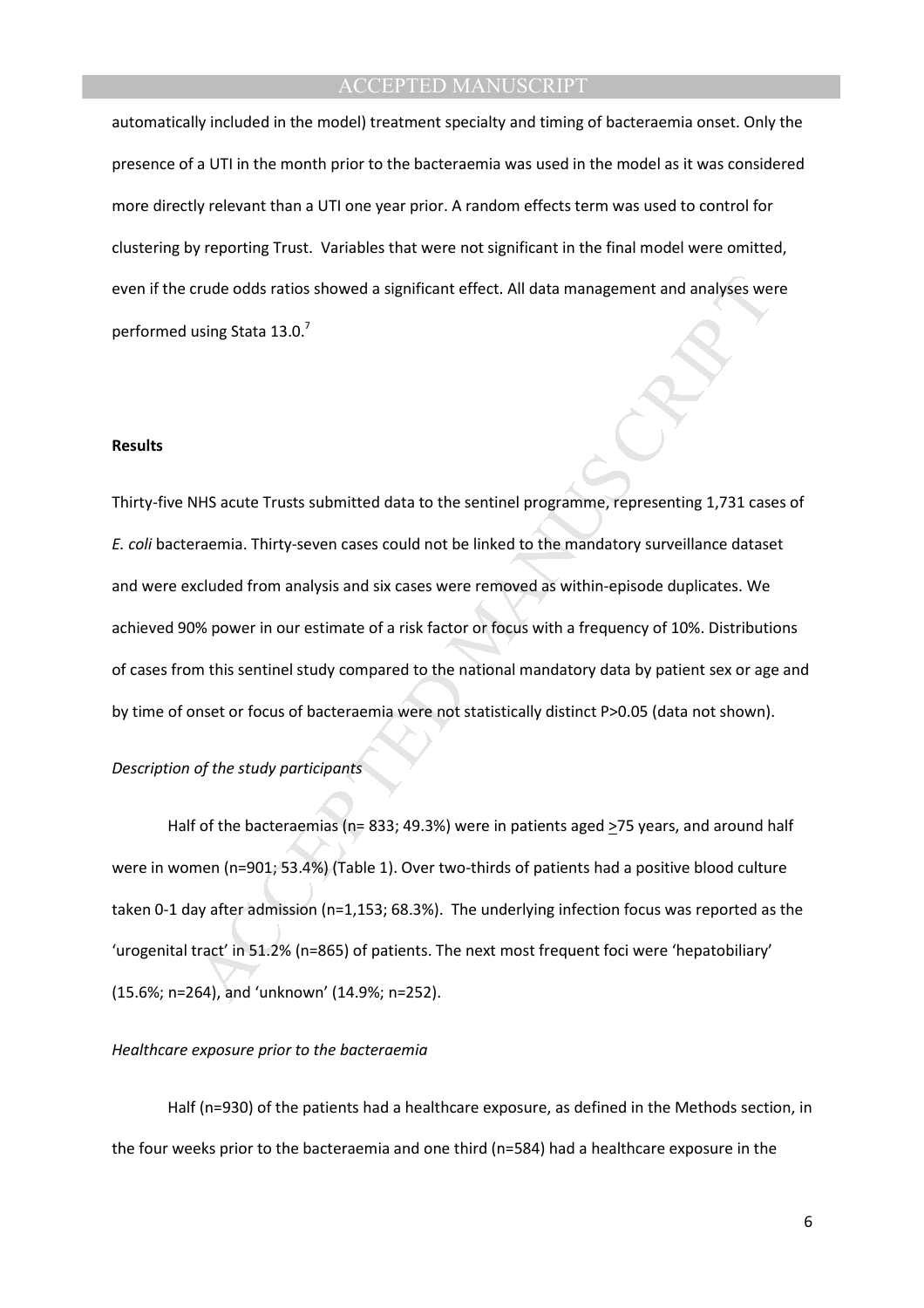week prior to the bacteraemia. The percentage of patients with prior healthcare exposure increased as the time of bacteraemia onset after hospital admission increased (Figure 1). Of the patients diagnosed 0-1 day after admission, 46.7% (n=538) had a healthcare exposure in the month prior to the bacteraemia, increasing to 85.4% (n=251) in patients in hospital for ≥7 days prior to the bacteraemia reflecting the increased opportunity of healthcare exposure for admitted patients as well as potentially more comorbidities. Stratification by age showed some variation in prior healthcare exposure four weeks prior to the bacteraemia, with 26.9% (n=7) of 0-1 year olds, 54.3% (n=95) of 1-44 year olds, 57.5% (n=651) of 45-84 year olds and 49.9% (n=177) of patients 85 years or more having had a prior healthcare exposure (details not shown).

a reflecting the increased opportunity of healthcare exposure for admitted patients<br>entially more comorbidities. Stratification by age showed some variation in prior<br>exposure four weeks prior to the bacteraemia, with 26.9% Antimicrobial therapy was the most commonly reported prior healthcare exposure in one third (n=546) of patients (Table 1);-of these 546 patients 58.4% (n=319) received one antibiotic, 23.1% (n=126) received two and the remaining 101 received three or more. Seventy-nine percent (721/907) of the antibiotic prescriptions were for treatment of infection. Treatment for infection of the urogenital tract was most commonly reported (n=229; 31.8%), followed by treatment of the respiratory tract (n=123; 17.1%). For patients treated for urogenital tract infection, trimethoprim and co-amoxiclav were most commonly prescribed (n= 50 [21.8%] and n= 47 [20.5%], respectively). Fourteen percent (125/907) of prescriptions were for medical or surgical prophylaxis; where the site was reported (n=115), 26.1% (n=30) of prescriptions were for a genito-urinary site. Twelve of these patients were catheterised in the three days prior to the bacteraemia. It was not possible to determine if these patients were also treated for a UTI as treatment and prophylaxis were mutually exclusive options.

Twenty-two percent of patients (n=373) had an indwelling intravascular device that either remained in situ at the onset of the bacteraemia, or had been removed within the 3 days prior to the bacteraemia (Table 1). Of these patients, 88.2% (n=329) had one indwelling intravascular device and 8.0% (n=30) had two with the remainder having between three and six. Where reported (n=444), the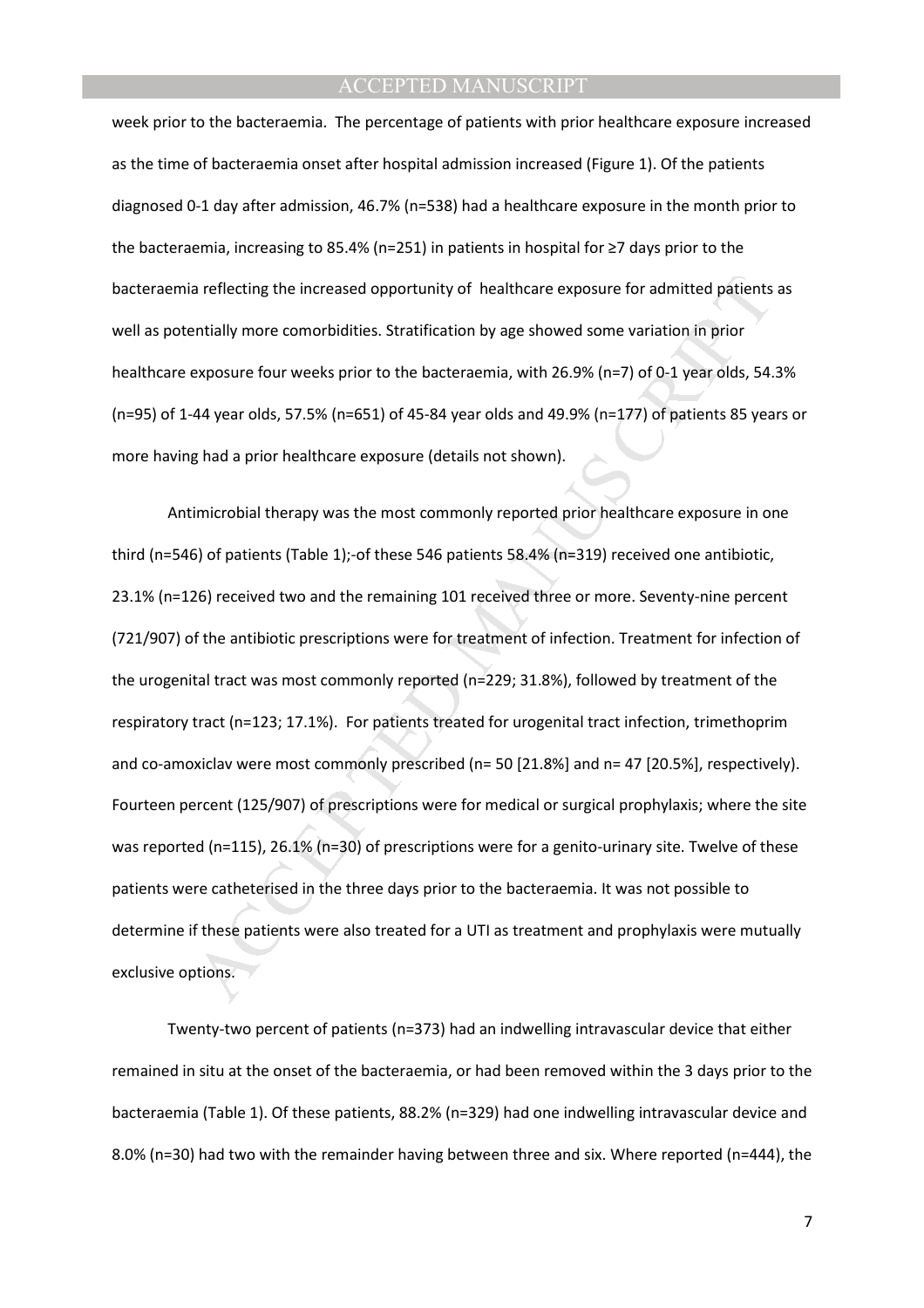most common catheter types were peripheral (41.6%; n=184), and central venous catheters (11.8%; n=52).

a (Table 1); of these, 96.9% (n=343) were catheterised just once. Where reported<br>28) urinary retention (27.1%; n=89) and fluid balance (21.6%; n=71) were the primar<br>catheterisation. Eleven percent (n=36) of patients had a Twenty-one percent of patients (n=354) either had a urinary catheter in place at the time of the bacteraemia, or had one inserted, removed or manipulated in the 7 days prior to the bacteraemia (Table 1); of these, 96.9% (n=343) were catheterised just once. Where reported (92.7%; n=328) urinary retention (27.1%; n=89) and fluid balance (21.6%; n=71) were the primary reasons for catheterisation. Eleven percent (n=36) of patients had a catheter inserted for incontinence. The reason for catheterisation was unknown in 19.2% (n=63) of instances. The primary insertion type was urethral (91.8%; n=302). Long term (in situ ≥28 days) and short term (in situ <28 days) catheters predominated (41.3%; n=152 and 38.3%; n=141, respectively), the remaining 20% were reported as temporary catheters. Among the patients whose bacteraemia was detected ≥7 days after hospital admission (n=294) 40.1% (n=118) had been subject to urinary catheterisation in the 7 days before bacteraemia. The equivalent figure for patients with a bacteraemia detected 2-6 days after admission was 36.4% (n=47/129) and for those detected on admission it was 15.4% (n=178/1,153).

Twelve and seven percent (n=209 and n= 123, respectively) of patients had another procedure or device in the four weeks before bacteraemia. Of the available procedure categories, 'other' was most frequently selected (64.3%), of which approximately half were surgical procedures.

# *Patients with an underlying urinary focus of bacteraemia*

Six-hundred and ninety (79.8%) of the 865 patients where the underlying infection focus was reported as the 'urogenital tract' were recorded as having a UTI. Amongst those patients with a urogenital tract focus where the date of infection onset was recorded (n=510), 48.4% (n=248) had the blood culture taken on the day of onset, while for a further 214 patients (41.8%) the onset of infection occurred up to 7 days before the positive blood culture was taken. Where the urogenital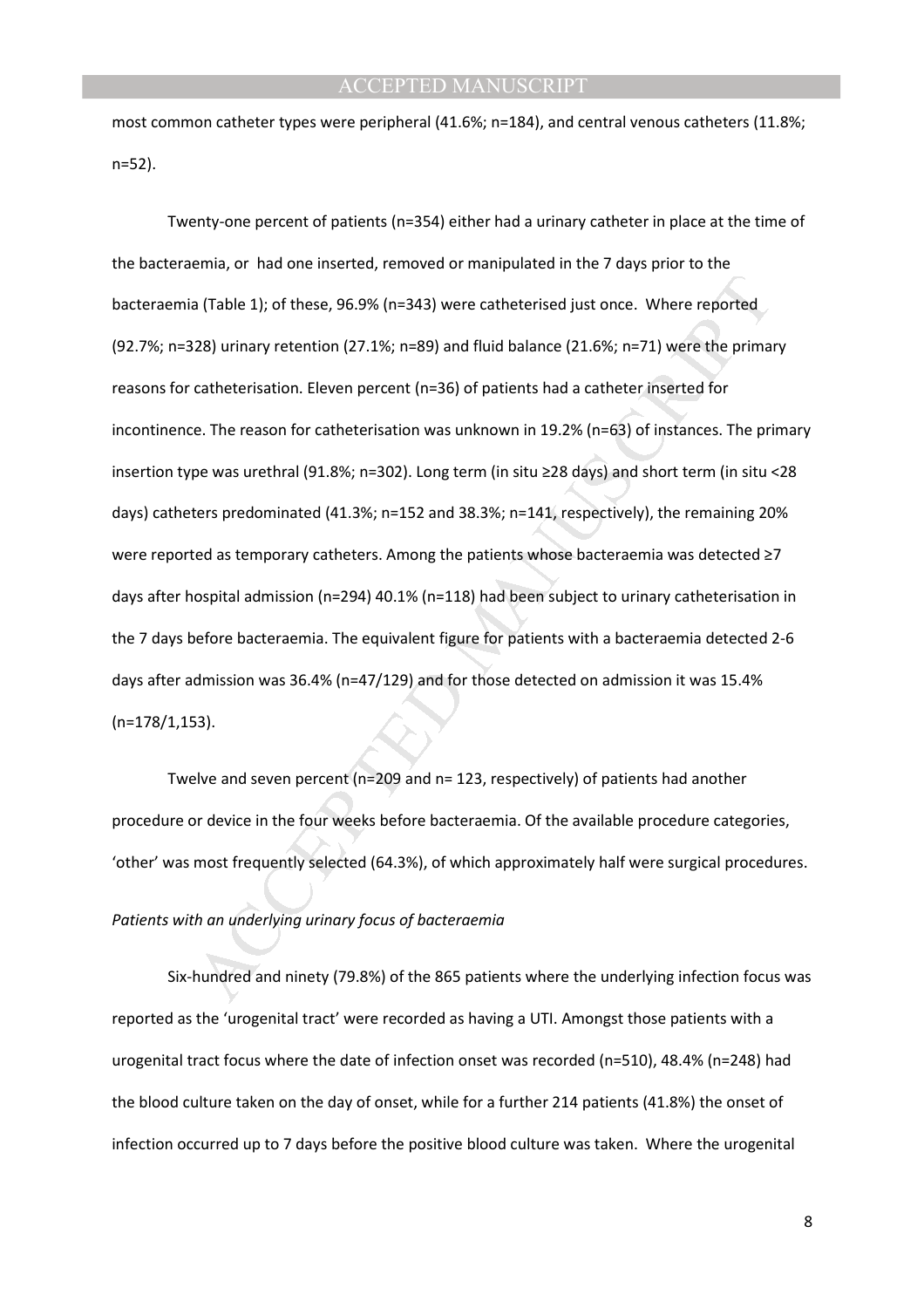infection was reported as catheter-, procedure-, or device-related (n=171), 84.2% (n=144) were related to a urinary catheter, 12.3% (n=21) to a procedure and the remainder (3.5%; n=6) to a device. Where information on prior UTIs was reported, two thirds of patients (62.4% n=176/282) had at least one prior UTI. Of patients with a urogenital tract focus with at least one antibiotic prescribed in the four weeks prior to bacteraemia, 51.6% (145/281) of antibiotics were prescribed for treatment of urogenital system-associated infection. Where reported co-amoxiclav (23.1%; n=29/212) and trimethoprim (22.2%; n=47) were most commonly prescribed, whilst 9.9% (n=21) were prescribed nitrofurantoin.

#### *Regression analysis of factors associated with urinary tract focus of infection*

in the four weeks prior to bacteraemia, 51.6% (145/281) of antibiotics were prescribent of urogenital system-associated infection. Where reported co-amoxiclav (23.1%;<br>and trimethoprim (22.2%; n=47) were most commonly presc The largest independent risk factor for a bacteraemia's underlying focus being the urogenital tract was prior treatment for urogenital tract infection within 4 weeks of the bacteraemia onset: adjusted OR (aOR) 10.7 (95% confidence interval (CI): 6.3-18.1) (Table 2). Having had a UTI in the month prior to bacteraemia increased the odds of urogenital tract-related bacteraemia 5-fold (aOR 5.4; 95% CI 3.6-8.1). Having a catheter inserted for incontinence (versus 'other') and surgical specialty (versus medical specialty) also increased the odds of a urogenital tract focus (aOR 5.2; 95% CI: 1.5-18.1 and aOR 4.3; 95% CI 2.0-9.3, respectively). Several factors were associated with a reduction in the odds of a urogenital tract focus of infection including male gender, unknown presence of catheter, general specialty and bacteraemia detected 2-6 days or ≥7 days post admission.

#### *Antibiotic susceptibility*

Where tested, the highest levels of antibiotic non-susceptibility among isolates from blood were to co-amoxiclav (43.0% [n=511/1,188]) or trimethoprim (40.5% [n=317/783]) (Figure 2). Ciprofloxacin non-susceptibility was seen in 17% of tested isolates (n=187/1,100). Carbapenem non-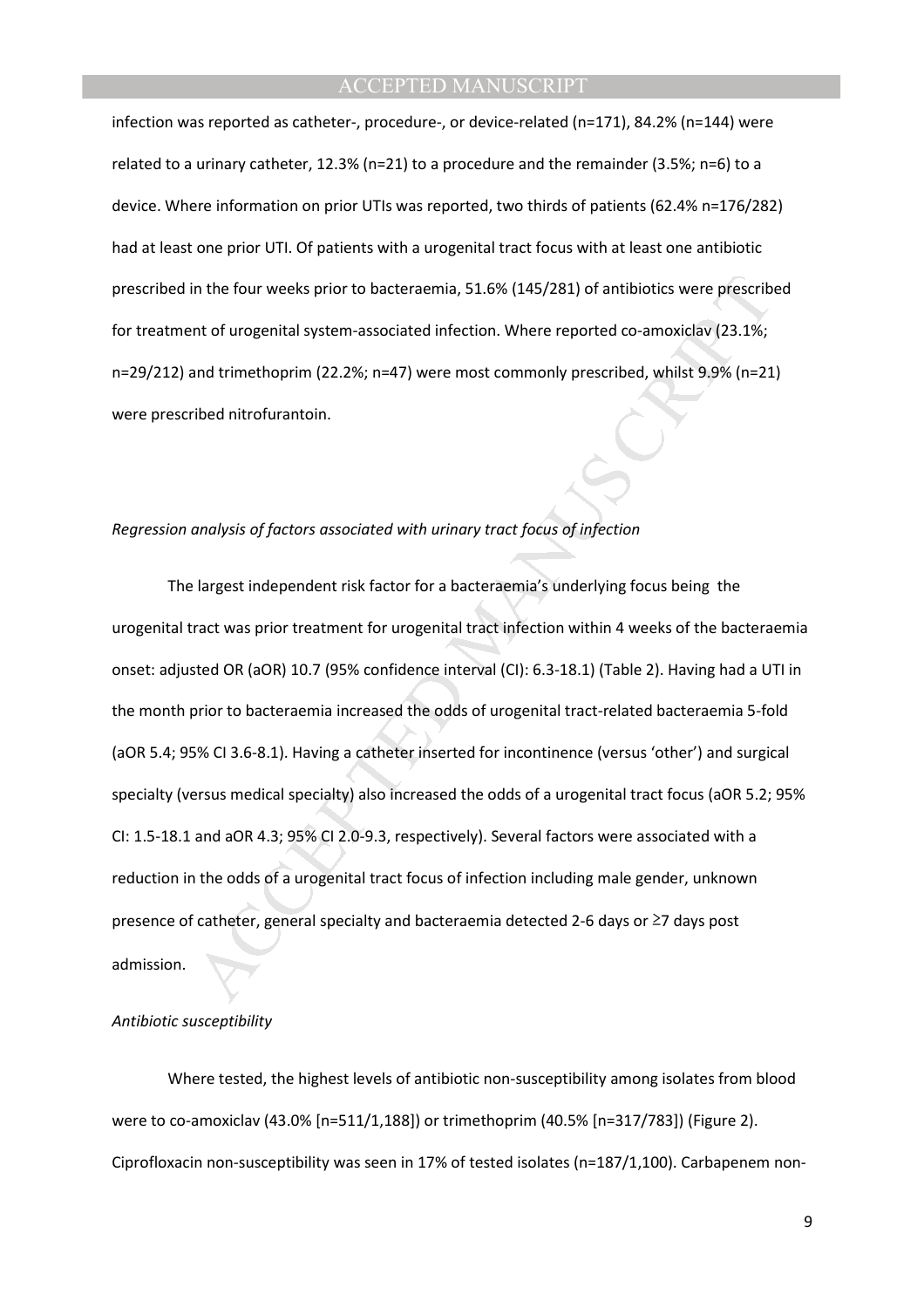in (p=0.02) and trimethoprim (p<0.001) non-susceptibility were associated with different more than a preader percentage of isolates non-susceptibile to ciprofloxacin found in<br>th "pneumonia" reported as the underlying infe susceptibility was only observed in two isolates out of 1,060 tested. There was an association between timing of bacteraemia onset and co-amoxiclav (p=0.027) and piperacillin/tazobactam (p=0.008) susceptibilities, both of which showed a greater proportion of non-susceptible isolates from patients with bacteraemia detected 2 or more days after hospital admission (Table 3). Ciprofloxacin (p=0.02) and trimethoprim (p<0.001) non-susceptibility were associated with different foci of infection with a greater percentage of isolates non-susceptible to ciprofloxacin found in patients with "pneumonia" reported as the underlying infection focus (23.7%; 9/38), whilst trimethoprim non-susceptibility was most commonly observed in patients with an underlying urogenital tract focus (48.1%; 198/412) (Table 4). There was an association between antibiotic nonsusceptibility of blood culture isolates and healthcare exposure in the four weeks prior to the bacteraemia (P=0.001), with 60.9% (n=406/667) of isolates from patients with prior healthcare exposure showing non-susceptibility to at least one of the antibiotics tested versus 50.7% (n=165/330) of isolates without a prior healthcare exposure (data not shown). Antibiotic nonsusceptibility was also associated with antibiotic exposure in the four weeks prior to bacteraemia (P<0.001), the rates of non-susceptibility being 66.5% (n=262/394) and 51.4% (n=244/475), in those with and without prior antibiotic exposure respectively (data not shown).

Urine cultures with antibiotic susceptibilities one year and four weeks prior to the *E. coli* bacteraemia were identified for 340 (20.1%) and 230 (13.6%) patients, respectively. The highest levels of non-susceptibility in isolates from urine at both time points were for trimethoprim (47.7% [n=162/340] at one year and 46.3% [n=106/229] at four weeks (not shown). Co-amoxiclav nonsusceptibility was also common at around 30% at both time points. Ciprofloxacin non-susceptibility was seen in 20.4% (n=47/231) and 15.5% (n=23/148) of urinary isolates in the year and four weeks prior to the bacteraemia. The levels of non-susceptibility to third-generation cephalosporins at the same time points were 21.3% (29/136) and 13.8% (12/87), respectively. Non-susceptibility to piperacillin/tazobactam was 22.1% (28/127) at one year and 24.4% (20/82) at four weeks prior to the bacteraemia. Non-susceptibility to nitrofurantoin was low, being reported in 6.9% (22/321) of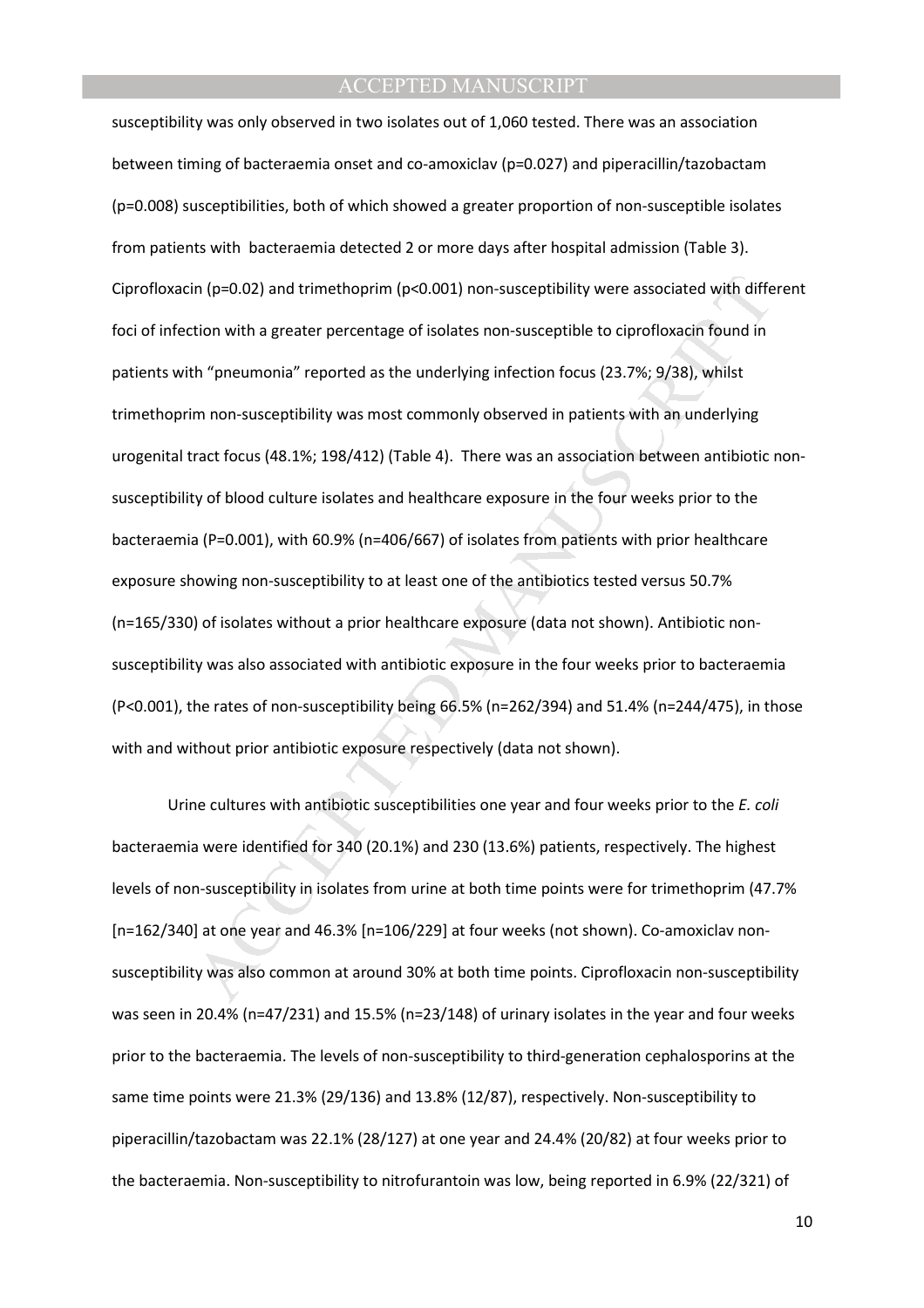isolates at one year and 4.6% (10/216) at one month. Only one patient's infection was caused by *E. coli* non-susceptible to carbapenems at both time points.

Where antibiograms were available for both urine and blood isolates from the same patient, there was a significant association between non-susceptibility in urine and the subsequent blood culture for each of the antibiotics examined, the association being stronger for isolates taken up to four weeks prior to the bacteraemia compared with the association at one year (data not shown).

#### **Discussion**

each of the antibiotics examined, the association being stronger for isolates taken up<br>prior to the bacteraemia compared with the association at one year (data not shown<br>prior to the bacteraemia compared with the associati While large declines in infections such as methicillin-resistant *Staphylococcus aureus* bacteraemia occurred concomitant with healthcare-based interventions (e.g. intravascular devicerelated care bundles; screening/decolonisation of high risk patients), E*. coli* bacteraemia is frequently considered a community-associated infection with lesser scope for reducing incidence. $8-10$ All potential areas for reducing *E. coli* bacteraemia incidence do, however, need to be investigated given the high burden of this infection (37,273 cases reported for 2015<sup>2</sup>) as even small reductions in incidence could equate to thousands of patients a year. The data presented here highlight potential interventions for reducing *E. coli* bacteraemia incidence, such as improved urinary catheter care and UTI diagnosis and management.

Several of our findings suggest treatment failure in UTIs is an important risk factor for the development of *E. coli* bacteraemia. Hence prompt diagnosis and appropriate treatment of UTIs, the commonest underling focus of *E. coli* bacteraemia identified here and elsewhere,<sup>11,12</sup> with antibiotics to which the organism is susceptible are key in limiting progression from UTI to bacteraemia and severe sepsis. Antibiotic therapy in the four weeks before bacteraemia was the most commonly reported healthcare exposure (one third of patients), and of these patients almost one third were prescribed antibiotics for treatment of a genito-urinary infection. Notably the most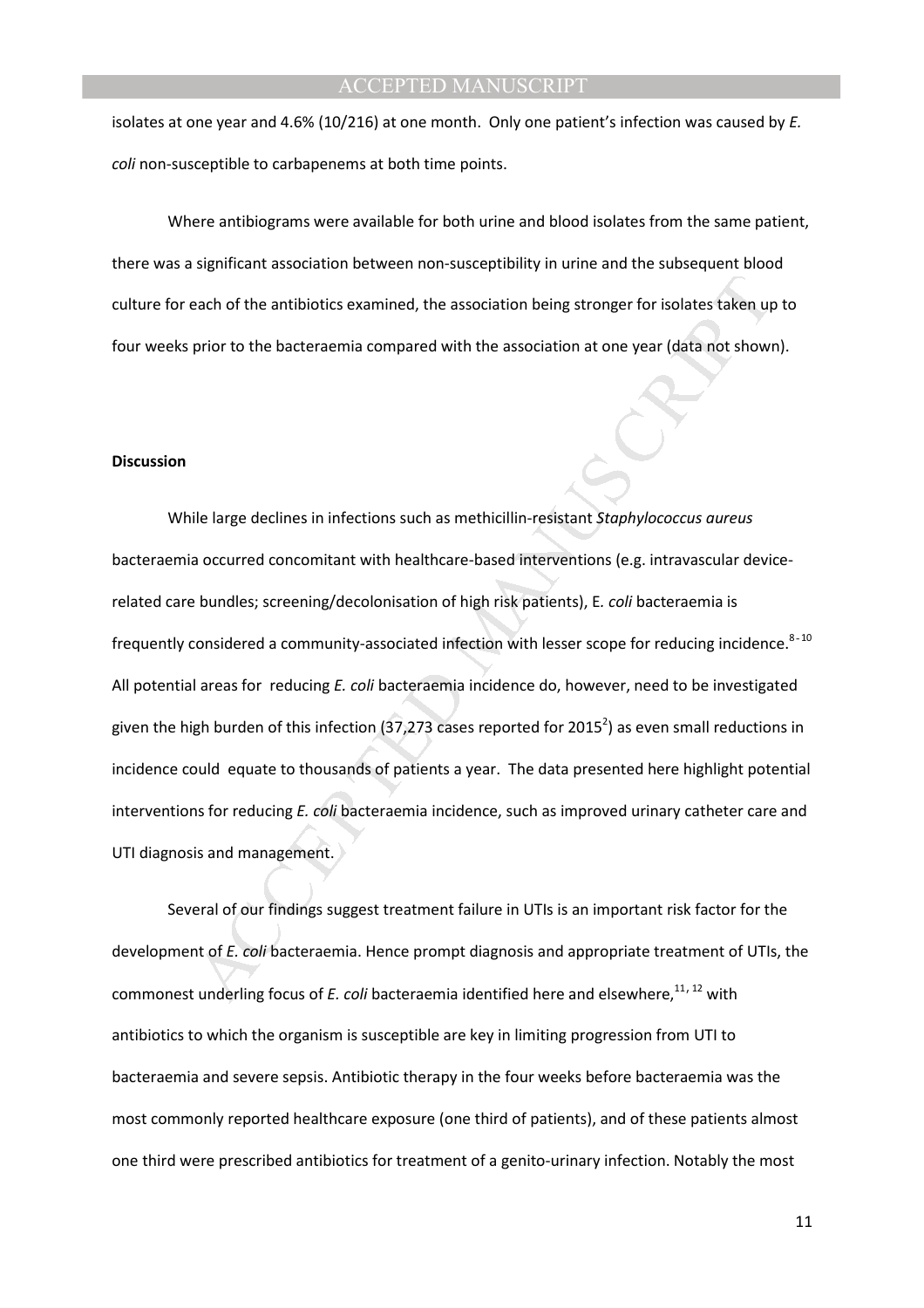the fillure and progression to bacteraemia, or UTI caused by uropathogenic strains alt<br>trimethoprim. These findings are concerning in relation to trimethoprim as this anti<br>minated first-line treatment recommendations for u commonly prescribed antibiotics for these patients were trimethoprim and co-amoxiclav, where non-susceptibility in urine isolates was common (around 47% and 30%). Furthermore, trimethoprim non-susceptibility was common (40.5%) in *E. coli* blood isolates. This may reflect prior trimethoprim exposure in the treatment of the patient's UTI with subsequent selection of resistant strains leading to treatment failure and progression to bacteraemia, or UTI caused by uropathogenic strains already resistant to trimethoprim. These findings are concerning in relation to trimethoprim as this antibiotic typically dominated first-line treatment recommendations for uncomplicated UTI in primary care,<sup>13</sup> and thus is commonly prescribed, $^{14}$  as supported by our findings. However it is reassuring that recent guidelines now advocate nitrofurantoin therapy with trimethoprim use dependant on local resistance patterns.<sup>15</sup> This reiterates that guidelines for empiric UTI therapy need constant review and updating. Whilst nitrofurantoin non-susceptibility was lower at around 5-7%, trends need to be monitored given its increasing importance in empiric UTI therapy. Non-susceptibility to thirdgeneration cephalosporins in urine was higher than typically seen in *E. coli* blood isolates, especially in patients with a history of UTIs within a year before bacteraemia; these patients may represent UTI treatment failures or those carrying multi-drug resistant, but not especially virulent, isolates. Furthermore, the association between resistance in urine before bacteraemia is consistent with a recent meta-analysis showing that prior antibiotic exposure increased the odds of antibiotic nonsusceptibility.<sup>16</sup> Whilst ciprofloxacin, third-generation cephalosporins, gentamicin and carbapenems are less frequent first-line therapies for  $UTIs$ ,<sup>14</sup> they are important for treating more severe infections, thus non-susceptibility trends should be monitored.

Prior healthcare exposure, regardless of whether it was one week or month prior to the bacteraemia case, primarily equated to antibiotic prescribing and was perhaps an important factor for subsequent non-susceptible *E. coli* bacteraemia. This highlights patient groups with *E. coli* bacteraemia who may be more likely to have a non-susceptible infection and justifies the current focus on antibiotic prescribing and antimicrobial resistance. We noted a general trend for increased non-susceptibility with healthcare-onset bacteraemia cases; however this was only significant for co-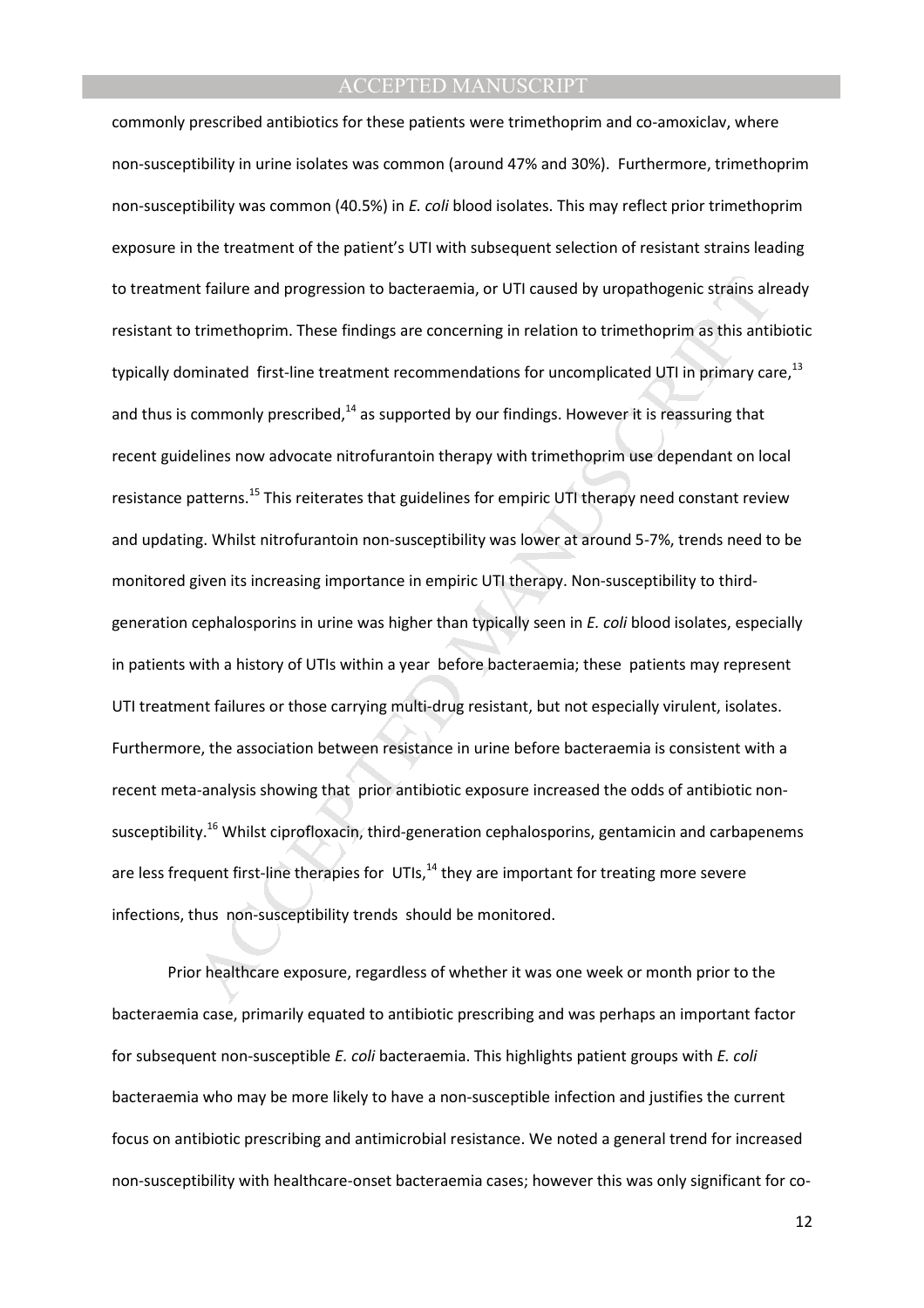amoxiclav and piperacillin/tazobactam. This is most likely due to these being common first-line therapy for patients presenting at hospital with an infection and where these infections subsequently progress to a bacteraemia resistant isolates will be selected for. A larger study may have also identified significant associations for other antibiotics.

ression analysis somewhat predictably identified prior urogenital tract infection<br>and having a UTI in the month prior to the bacteraemia as the most important risk fa<br>slopment of a (presumed) urogenital tract focus bactera Regression analysis somewhat predictably identified prior urogenital tract infection treatment and having a UTI in the month prior to the bacteraemia as the most important risk factors for the development of a (presumed) urogenital tract focus bacteraemia, increasing the odds of a urogenital tract focus 10.7 and 5.4 fold, respectively. We hypothesise that patients with urine samples sent for antimicrobial testing would more likely have experienced treatment failure or had a complicated UTI, as most uncomplicated UTIs are typically treated empirically in primary care.<sup>17</sup> Furthermore, three quarters of patients with a urogenital tract focus had their bacteraemia detected on admission. This implies either a failure in diagnosis and treatment of UTI in the community or patients presenting directly to the hospital with bacteraemia who have not visited their primary care physician for treatment of their symptoms. Greater awareness of the patient groups at risk of UTIs developing into bacteraemia in the community and hospital could reduce treatment failure or unrecognised complicated UTIs progressing to bacteraemia, through for example enhanced monitoring of patients with suspected UTI and prompt intervention when empirical treatment fails. Mid-stream urine sampling of all patients with symptomatic UTI, or where otherwise indicated in the guidance for susceptibility screening would also allow appropriate antibiotic therapy to be prescribed.  $17$  Further studies are warranted to gain a better understanding of who these patients are and what the potential intervention opportunities may be. Near patient testing for antimicrobial resistance may be a future option to improve management. Furthermore reduction of UTI incidence would limit the largest underlying focus of *E. coli* bacteraemia; studies are required to understand how this can be achieved.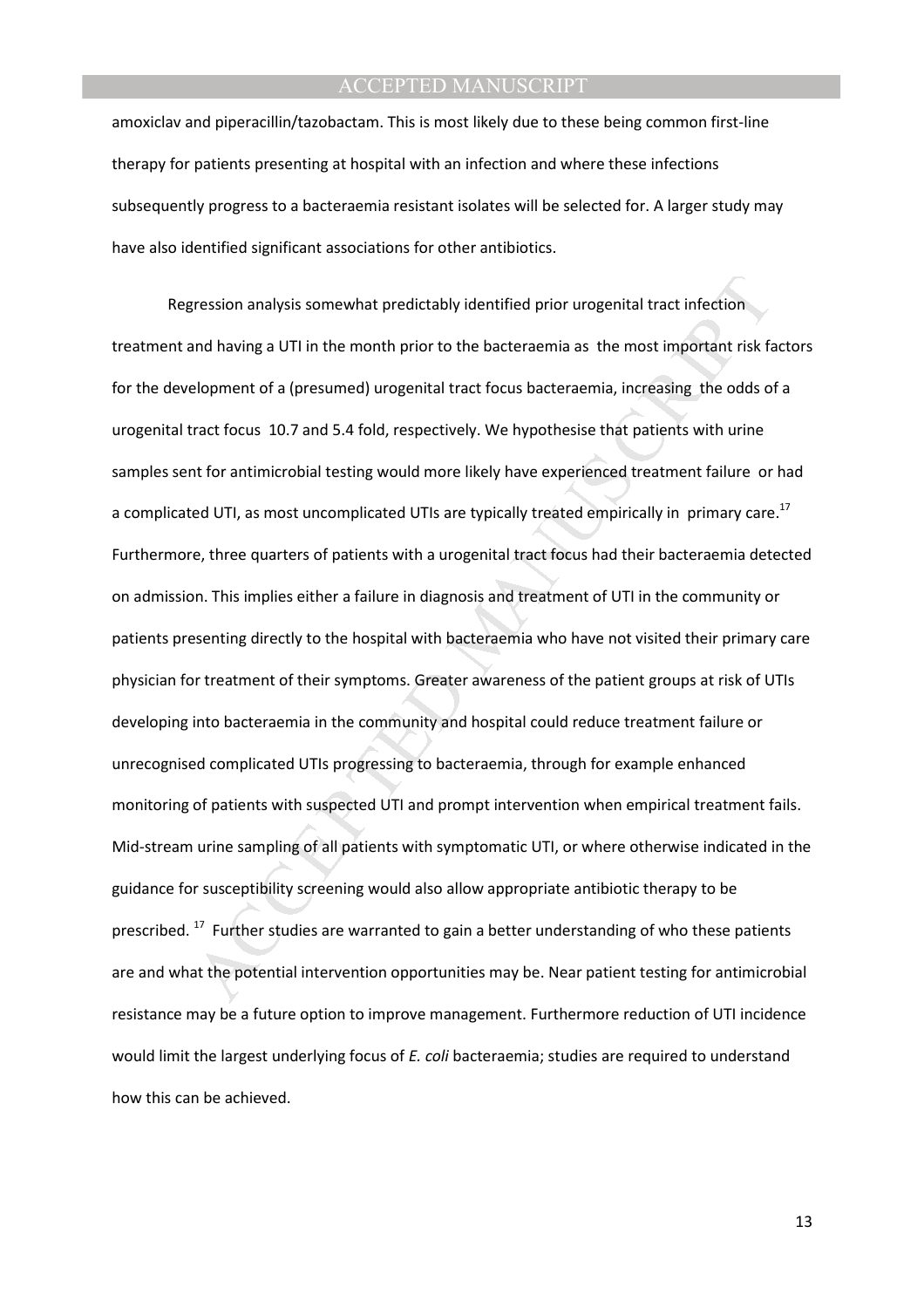Whilst incontinence and the other main reasons for catheterisation (urinary retention)<br>
e) could be considered appropriate indications,<sup>18</sup> without more detailed patient mechosysible to determine whether each catheter was Urinary catheter use was also identified as an important risk factor. We found that 21% of patients had a urinary catheter inserted, removed or manipulated in the week before bacteraemia; 144 reported bacteraemias were likely related to a urinary catheter in the study. Urinary catheters inserted for incontinence were associated with a 5.2-fold increase in the risk of a urinary focus of infection. Whilst incontinence and the other main reasons for catheterisation (urinary retention and fluid balance) could be considered appropriate indications, $^{18}$  without more detailed patient medical history it is not possible to determine whether each catheter was appropriately used. Additionally, it is concerning that for one in five catheterised patients the indication for catheterisation was not known/recorded, indicating a lack of optimised patient management , possibly increasing the risk of complications. Furthermore, almost half of the catheterised patients had a long-term catheter. Although this may have been appropriately indicated, it nonetheless increases the risk of infection compared to short-term catheters as the risk of infection developing from catheters increases with catheterisation duration.<sup>19</sup> Periodic review of patients with long term catheters is advised  $^{20}$  and should be followed. Further research is required to determine if suprapubic versus urethral long term catheters would present a lower infection risk both of which may reduce urinary catheterrelated infections.

There is considerable literature highlighting high levels of catheter use in healthcare,  $14,21,22$ with evidence for a large proportion of such usage being inappropriate and/or poorly monitored.<sup>23,24</sup> We identified that the percentage of patients with a urinary catheter increased from 15.4% in those diagnosed around admission to 40.1% in those diagnosed ≥ 7 days after admission. This identifies the importance of appropriate catheter care in the community as well as close monitoring in hospitalised patients. The latter represent a patient group where device-related hospital-based interventions could be targeted to reduce *E. coli* bacteraemia incidence, although it is worth noting that the present data is unable to identify which patients may be catheterised as part of the sepsis pathway for monitoring of urinary output.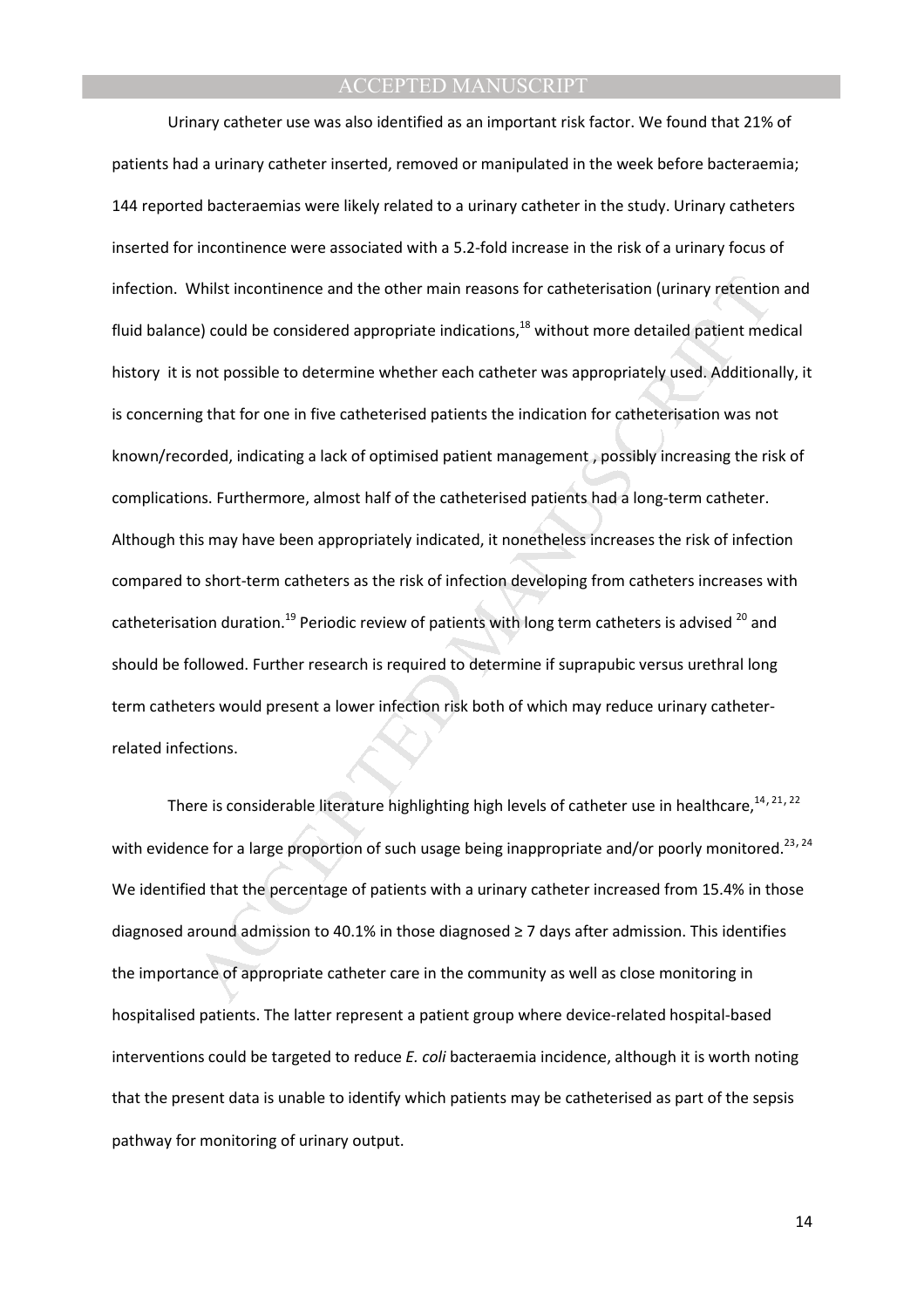Urinary catheter use is associated with an increased risk of complications, notably catheterassociated UTI.<sup>22</sup>,25,<sup>26</sup> Given the urinary tract is the predominant underlying focus of *E. coli* bacteraemia, appropriate catheter use and management are obvious interventions, particularly when the catheter is used solely for incontinence where non-invasive treatment options exist. As with the management of UTIs, any such intervention must be targeted at the community and hospital setting as many catheterised patients reside in the former  $^{21}$  supported by the data here.

anagement of UTIs, any such intervention must be targeted at the community and<br>ting as many catheterised patients reside in the former  $^{21}$  supported by the data her<br>se sentinel data are representative of the national p These sentinel data are representative of the national picture of *E. coli* bacteraemia, based on comparisons of age, gender, timing of bacteraemia onset and underlying focus of infection. Despite a smaller sample size than intended, the power of the sentinel study was 90% to detect a risk factor or focus with a frequency of 10%. There are, however, several limitations to the present study. Our study has only collected information on patients with *E.coli* bacteraemia therefore it is not possible to compare the population with and without infection, nor to estimate the impact of interventions on reducing *E.coli* bacteraemia incidence. The susceptibility results relate to antimicrobials tested which were not necessarily those received by the patient. Thus, it is not possible to determine the effects of antimicrobial exposure for the treatment of UTI on subsequent non-susceptibility in blood cultures. Additionally antimicrobial testing practices vary by laboratory and some antibiotics are less frequently tested which may impact on the linked urine antimicrobial results. Robust information on the management and treatment of prior UTIs and catheter use would provide further resolution on specific risk factors.

It is clear from this study that *E. coli* bacteraemia is often secondary to an earlier UTI. Therefore, prevention of UTIs, particularly in the elderly, may reduce bacteraemia developing. We have highlighted potential interventions and further research to reduce the incidence of *E. coli* bacteraemia in England: 1) close monitoring and effective treatment of patients with suspected UTI; 2) awareness of local antibiotic resistance profiles with early recognition of UTI treatment failure with prompt initiation of effective antimicrobial therapy; 3) early identification of suspected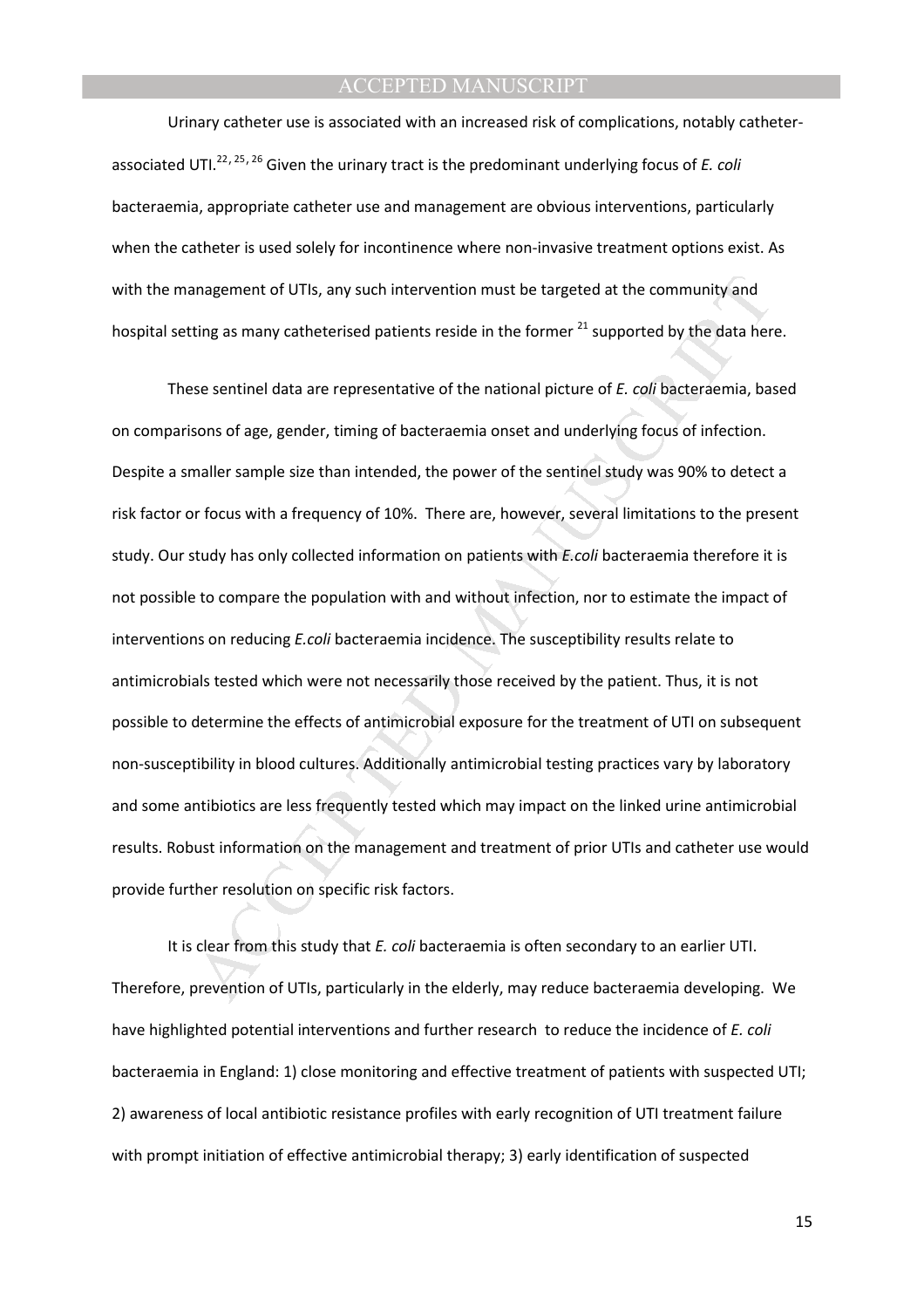bacteraemia secondary to UTI, primarily in the community; 4) appropriate use and management of urinary catheters in the hospital and community with monitoring for signs of infection; 5) further research on UTI incidence in England, infection rates in suprapubic versus long term catheters, and antibiotic consumption patterns.

ilst interventions targeted at the community setting may be harder to implement an<br>
In hospital-based interventions, this should not be a reason for not trying, given the<br>
Coli bacteraemia.<br>
Coli bacteraemia. Whilst interventions targeted at the community setting may be harder to implement and monitor than hospital-based interventions, this should not be a reason for not trying, given the high burden of *E. coli* bacteraemia.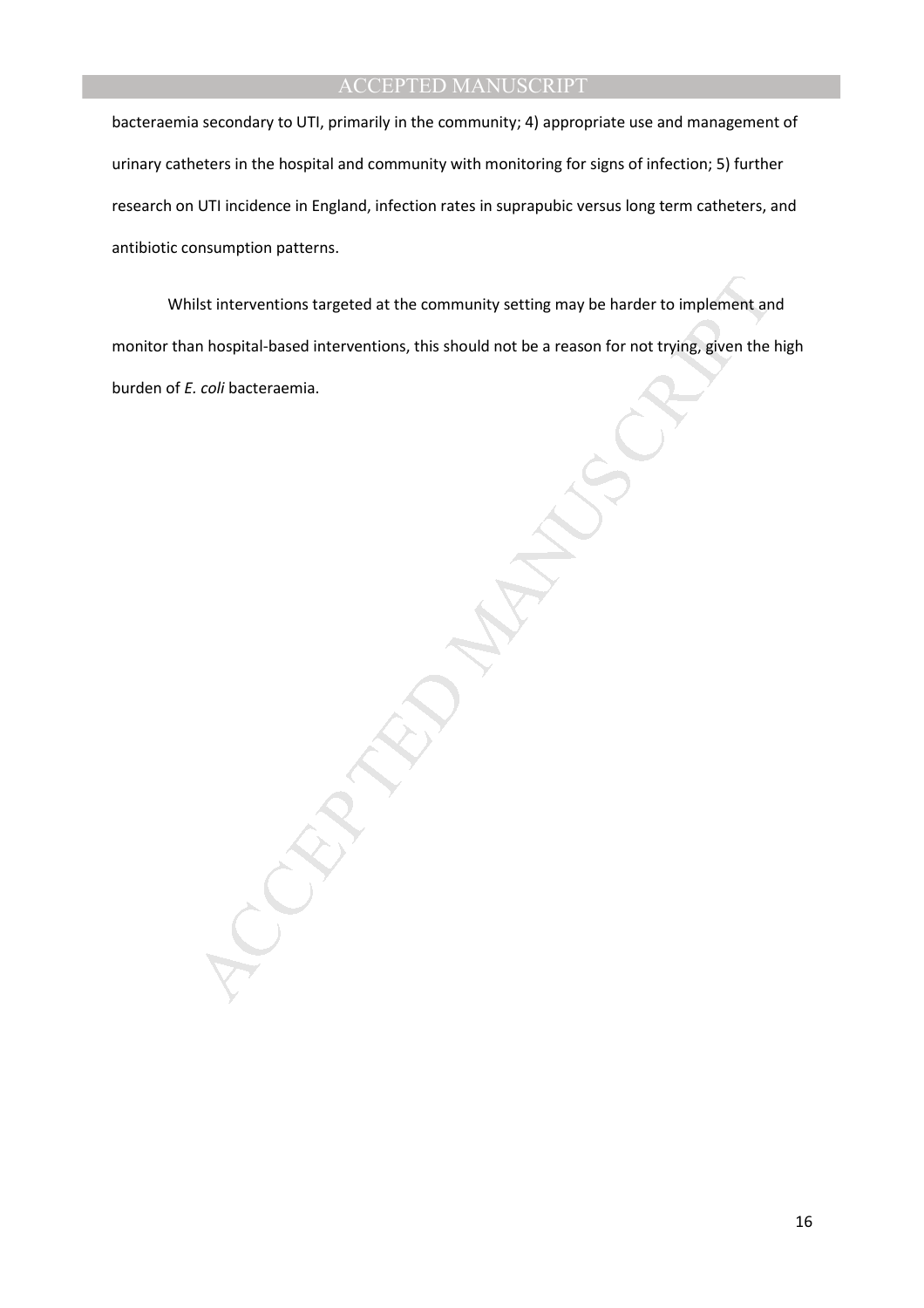#### **Transparency declaration**

This work was funded in its entirety by Public Health England.

eceived: consulting fees from Actelion, Astellas, Astra-Zeneca, Bayer, Cerexa, Cubist,<br>Medicines Company, MedImmune, Merck, Motif Biosciences, Nabriva, Optimer, Pai<br>e, Sanofl-Pasteur, Seres, Summit, and Synthetic Biologics MHW has received: consulting fees from Actelion, Astellas, Astra-Zeneca, Bayer, Cerexa, Cubist, Durata, The Medicines Company, MedImmune, Merck, Motif Biosciences, Nabriva, Optimer, Paratek, Pfizer, Roche, Sanofi-Pasteur, Seres, Summit, and Synthetic Biologics; lecture fees from Abbott, Alere, Astellas, Astra-Zeneca, Pfizer & Roche; and grant support from Abbott, Actelion, Astellas, bioMerieux, Cubist, Da Volterra, Merck, Paratek, Pfizer, Sanofi-Pasteur and Summit. SH is affiliated with the National Institute for Health Research Health Protection Research Units (NIHR HPRU) in Healthcare Associated Infection and Antimicrobial Resistance at Imperial College London and University of Oxford in partnership with Public Health England (PHE). The other authors had nothing to disclose. The views expressed in this article are those of the authors and not necessarily shared by their organisations or affiliates.

JKA lead on the scientific writing and analysis, RJH and APJ edited initial drafts and gave feedback on early analysis, JKA, ES, SH, MK, MHW, APJ and RJH designed the surveillance programme and associated questionnaire. RG performed the linkage work required for the antibiotic susceptibility data and the identification of urinary cases. All authors commented on the final edits of the manuscript.

#### **Acknowledgements**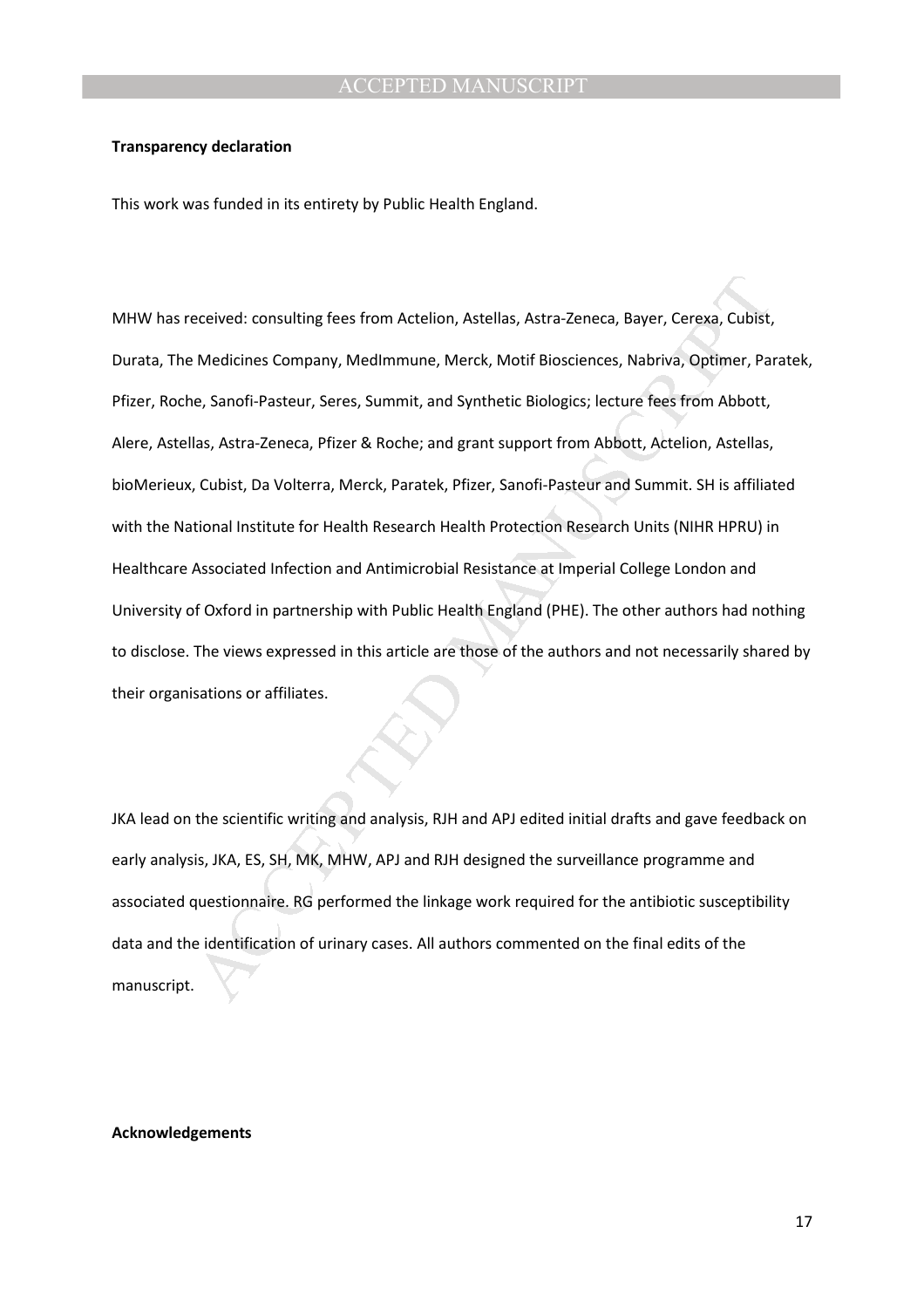The *E. coli* bacteraemia sentinel surveillance group comprised of the following NHS acute Trusts and collaborators who we thank for participating in the study:

ryl Trundle; County Durham & Darlington, Dr David Allison; Croydon Health Services,<br>ra; Derby Hospitals, Dr Gnanarajah; East & North Hertfordshire, Dr Fatih Awad-El Ka<br>e, Dr Rajesh Rajendran; East Sussex Healthcare, Dr S U Aintree University Hospitals, Dr Rachel A Sen; Barts & the London, Dr Albert Mifsud; Buckinghamshire Healthcare, Dr Jean O'Driscoll; Cambridge University Hospitals, Dr Nick Brown/Cheryl Trundle; County Durham & Darlington, Dr David Allison; Croydon Health Services, Dr Mary Twagira; Derby Hospitals, Dr Gnanarajah; East & North Hertfordshire, Dr Fatih Awad-El Kariem; East Cheshire, Dr Rajesh Rajendran; East Sussex Healthcare, Dr S Umashankar; Gateshead Health, Dr Glenda Horne; Homerton University Hospital, Dr Alleyna Claxton; Lancashire Teaching Hospitals, Dr John Cheesbrough; Leeds Teaching Hospitals, Dr Andrew Kirby; Luton & Dunstable Hospital, Dr Rohinton Mulla; Mid Essex Hospital Services, Dr Louise Teare; Newham University Hospital, Dr Caryn Rosmarin; North West London Hospitals, Dr G Gopal Rao; Northern Devon Healthcare, Dr David Richards; Nottingham University Hospitals, Dr Tim Boswell; Oxford University Hospitals, Dr Ian Bowler/Lilly O'Connor; Plymouth Hospitals, Dr Peter Jenks; Portsmouth Hospitals, Dr Sarah Wyllie; Royal Berkshire, Dr Nilangi Virgincar; Royal Free Hampstead, Dr Susan Hopkins; South London Healthcare, Dr Martino Dallantonia; South Tyneside, Dr Alan Rodgers/Dr Richard Ellis; Southport & Ormskirk Hospital, Dr Judith Bowley/Martin Kiernan; Surrey & Sussex Healthcare, Dr Karen Knox; The Royal Marsden, Dr Unell Riley; The Whittington Hospital, Dr Michael Kelsey; University College London Hospitals, Dr Peter Wilson/Dr Nan Shetty; University Hospital of North Staffordshire, Dr Jeorge Orendi; University Hospitals of Morecambe Bay, Dr Monika Pasztor

We would also like to acknowledge: the UK government's Advisory Committee on Antimicrobial Resistance and Healthcare Associated Infection *E. coli* sub-group (Martin Kiernan; Dr Cliodna McNulty; Professor Peter Hawkey; Professor Heather Loveday; Dr Carol Pellowe; Dr Russell Hope; Ann Moore; Dr Stuart Bruce; Catherine Williams; Zara Head; Dr Ruth Milton; Jennie Wilson) for their support for the sentinel study; Dean Ironmonger for technical support in the development of the software; and Sobia Wasti and Angela Falola for assisting in recruitment of the sentinel sites.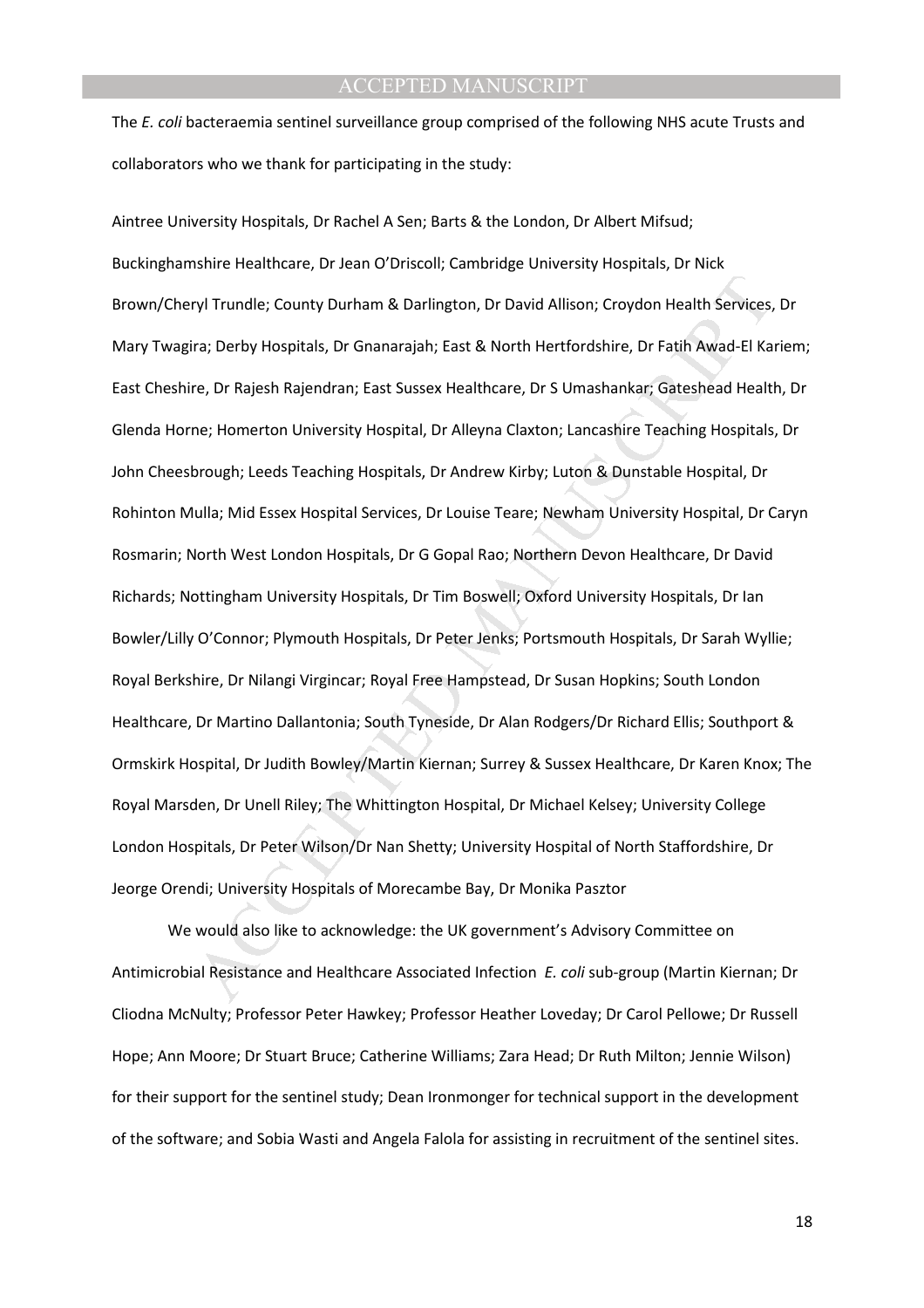### Reference List

- 1. Wilson J, Elgohari S, Livermore DM, Cookson B, Johnson A, Lamagni TL, et al. Trends among pathogens reported as causing bacteraemia in England, 2004-2008. *Clin Microbiol Infect* 2010 May 18;**17**;3:451-8.
- 2. Public Health England. *Escherichia coli* (*E. coli*) bacteraemia: monthly data by NHS acute Trust. GOV UK 2016 [cited 2016 May 29];
- 3. Abernethy JK, Johnson AP, Guy R, Hinton N, Sheridan EA, Hope RJ. Thirty day all-cause mortality in patients with Escherichia coli bacteraemia in England. *Clin Microbiol Infect* 2015 Mar;**21**;3:251-8.
- 18;17;3:451-8.<br>
I.e. Health England. *Escherichia coli* (*E. coli*) bacteraemia: monthly data by NHS acute 1<br>
UK 2016 [cited 2016 MP, Gy) R, Hinton N, Sheridan EA, Hope RJ. Thirty day all-Cause<br>
hethy JK, Johnson AP, Guy R 4. Advisory Committee on Antimicrobial Resistance and Healthcare-Associated Infection. Advisory Committee on Antimicrobial Resistance and Healthcare-Associated Infection (ARHAI). Twentieth meeting on 21st September 2012. Meeting Minutes. National Archives 2012 [cited 2015 Aug 27];Available from: URL: http://webarchive.nationalarchives.gov.uk/20130402145952/http://media.dh.gov.uk/network /261/files/2012/10/arhai-minutes-21-september-2012.pdf
- 5. Public Health England. Annual Epidemiological Commentary: Mandatory MRSA, MSSA and *E. coli* bacteraemia and *C. difficile* infection data, 2013/14. 10-6-2014. London, Public Health England.
- 6. Reacher MH, Shah A, Livermore DM, Wale MC, Graham C, Johnson AP, et al. Bacteraemia and antibiotic resistance of its pathogens reported in England and Wales between 1990 and 1998: trend analysis. *BMJ* 2000 Jan 22;**320**;7229:213-6.
- 7. StataCorp College StationTX: StataCorp LP. Stata Statistical Software: Release 12. 2011.
- 8. Melzer M, Welch C. Is Escherichia coli bacteraemia preventable? *Lancet Infect Dis* 2012 Feb;**12**;2:103-4.
- 9. Underwood J, Klein JL, Newsholme W. Escherichia coli bacteraemia: how preventable is it? *J Hosp Infect* 2011 Dec;**79**;4:364-5.
- 10. Johnson AP, Davies J, Guy R, Abernethy J, Sheridan E, Pearson A, et al. Mandatory surveillance of methicillin-resistant Staphylococcus aureus (MRSA) bacteraemia in England: the first 10 years. *J Antimicrob Chemother* 2012 Apr;**67**;4:802-9.
- 11. Marschall J, Zhang L, Foxman B, Warren DK, Henderson JP. Both host and pathogen factors predispose to Escherichia coli urinary-source bacteremia in hospitalized patients. *Clin Infect Dis* 2012 Jun;**54**;12:1692-8.
- 12. Jackson LA, Benson P, Neuzil KM, Grandjean M, Marino JL. Burden of community-onset Escherichia coli bacteremia in seniors. *J Infect Dis* 2005 May 1;**191**;9:1523-9.
- 13. Public Health England. Management of infection guidance for primary care for consulation and local adaptation. GOV UK 2014Available from: URL: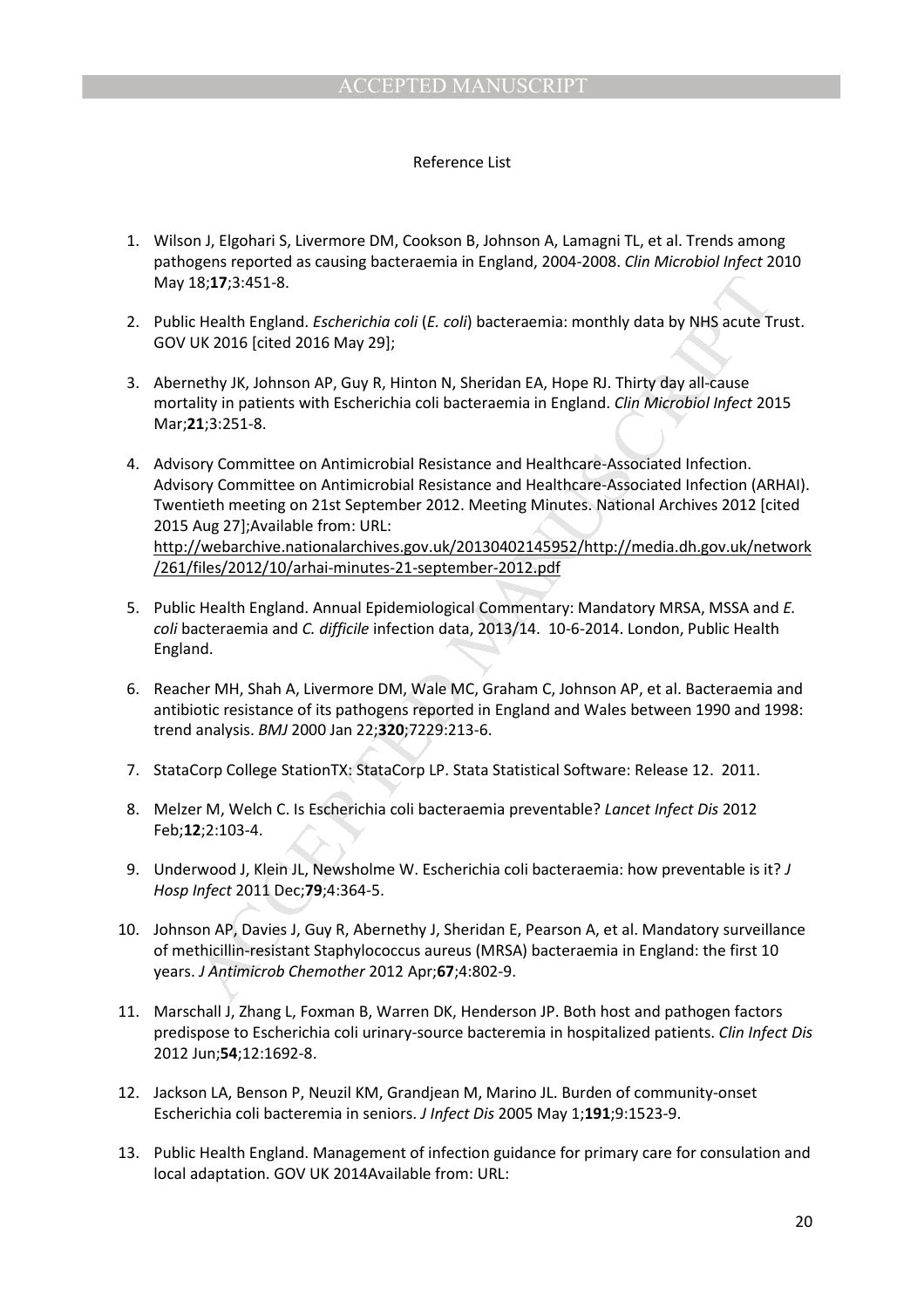https://www.gov.uk/government/uploads/system/uploads/attachment\_data/file/377509/PHE Primary Care guidance 14 11 14.pdf

 14. Health Protection Agency. English National Point Prevalence Survey on Healthcare-associated Infections and Antimicrobial Use, 2011. GOV UK 2015 [cited 2015 May 29];Available from: URL:

https://www.gov.uk/government/uploads/system/uploads/attachment\_data/file/331871/Eng lish National Point Prevalence Survey on Healthcare associated Infections and Antimicro bial\_Use\_2011.pdf

- 15. National Institute for Health and Care Excellence. Three-days courses of antibiotics for uncomplicated urinary tract infection. NICE website 2015 [cited 2015 Nov 3];Available from: URL: https://www.nice.org.uk/advice/ktt10/resources/threeday-courses-of-antibiotics-foruncomplicated-urinary-tract-infection-58757946016453
- 16. Costelloe C, Metcalfe C, Lovering A, Mant D, Hay AD. Effect of antibiotic prescribing in primary care on antimicrobial resistance in individual patients: systematic review and meta-analysis. *BMJ* 2010;**340**:c2096.
- 17. Health Protection Agency, British Infection Association. Diagnosis of UTI. Quick Reference Guide for Primary Care. GOV UK website 2015 [cited 2015 Jun 2];Available from: URL: https://www.gov.uk/government/uploads/system/uploads/attachment\_data/file/345784/UTI quick ref guidelines.pdf
- 18. Royal Colleage of Nursing. Catheter Care. RCN Guidance for Nurses. London: Royal College of Nursing; 2012.
- 19. Barbadoro P, Labricciosa FM, Recanatini C, Gori G, Tirabassi F, Martini E, et al. Catheterassociated urinary tract infection: Role of the setting of catheter insertion. *Am J Infect Control* 2015 Mar 31.
- <u>Jse 2011.pdf</u><br>
Internal Institute for Health and Care Excellence. Three-days courses of antibiotics for<br>
mplicated urinary tract infection. NICE website 2015 [sted 2015 Nov 3];Available fro<br>
Intifus://www.nice.org.uk/advi 20. National Institute for Health and Care Excellence. Long term urinary catheters: prevention and control of healthcare-associated infections in primary and community care. NICE website 2015 [cited 2015 Nov 3];Available from: URL: http://pathways.nice.org.uk/pathways/preventionand-control-of-healthcare-associated-infections/prevention-and-control-of-healthcareassociated-infections-in-secondary-care#path=view%3A/pathways/prevention-and-control-ofhealthcare-associated-infections/long-term-urinary-catheters-prevention-and-control-ofhealthcare-associated-infections-in-primary-and-community-care.xml&content=view-index
- 21. McNulty CAM, Verlander NK, Turner K, Fry C. Point prevalence survey of urinary catheterisation in care homes and where they were inserted, 2012. *Journal of Infection Prevention* 2014;**15**;4:122-6.
- 22. Rebmann T, Greene LR. Preventing catheter-associated urinary tract infections: An executive summary of the Association for Professionals in Infection Control and Epidemiology, Inc, Elimination Guide. *Am J Infect Control* 2010 Oct;**38**;8:644-6.
- 23. Fakih MG, Shemes SP, Pena ME, Dyc N, Rey JE, Szpunar SM, et al. Urinary catheters in the emergency department: very elderly women are at high risk for unnecessary utilization. *Am J Infect Control* 2010 Nov;**38**;9:683-8.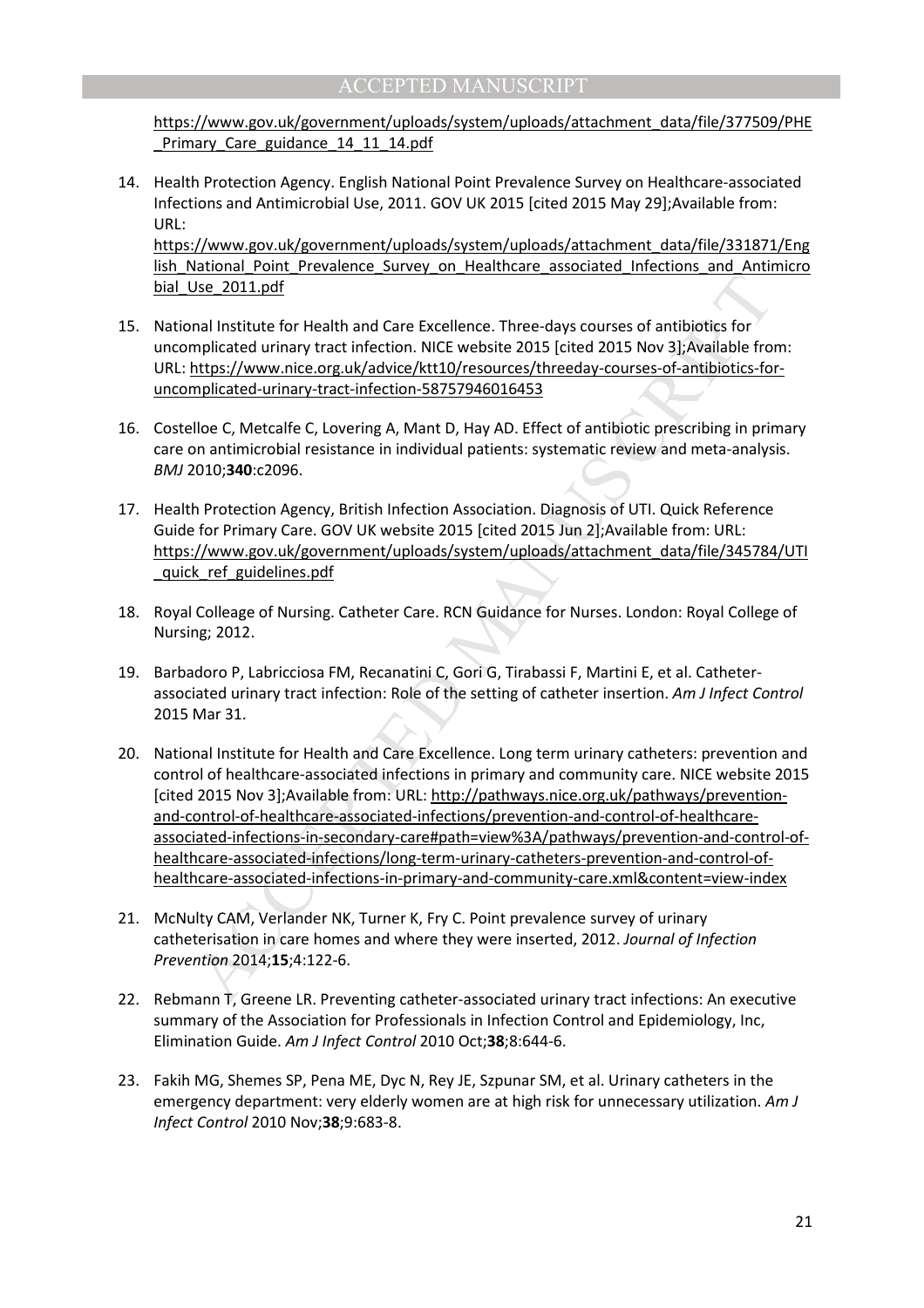- 24. Bruminhent J, Keegan M, Lakhani A, Roberts IM, Passalacqua J. Effectiveness of a simple intervention for prevention of catheter-associated urinary tract infections in a community teaching hospital. *Am J Infect Control* 2010 Nov;**38**;9:689-93.
- 25. Parry MF, Grant B, Sestovic M. Successful reduction in catheter-associated urinary tract infections: Focus on nurse-directed catheter removal. *Am J Infect Control* 2013 Dec;**41**;12:1178-81.
- 26. Marra AR, Sampaio Camargo TZ, Goncalves P, Sogayar AM, Moura DF, Jr., Guastelli LR, et al. Preventing catheter-associated urinary tract infection in the zero-tolerance era. *Am J Infect Control* 2011 Dec;**39**;10:817-22.

AR, Sampaio Camargo TZ, Goncalves P, Sogayar AM, Moura DF, Jr., Guastelli LR, et a<br>ntring catheter-associated uninary tract infection in the zero-tolerance era. Am Jinfer<br>of 2011 Dec;39;10:817-22.<br>And a control of 2011 Dec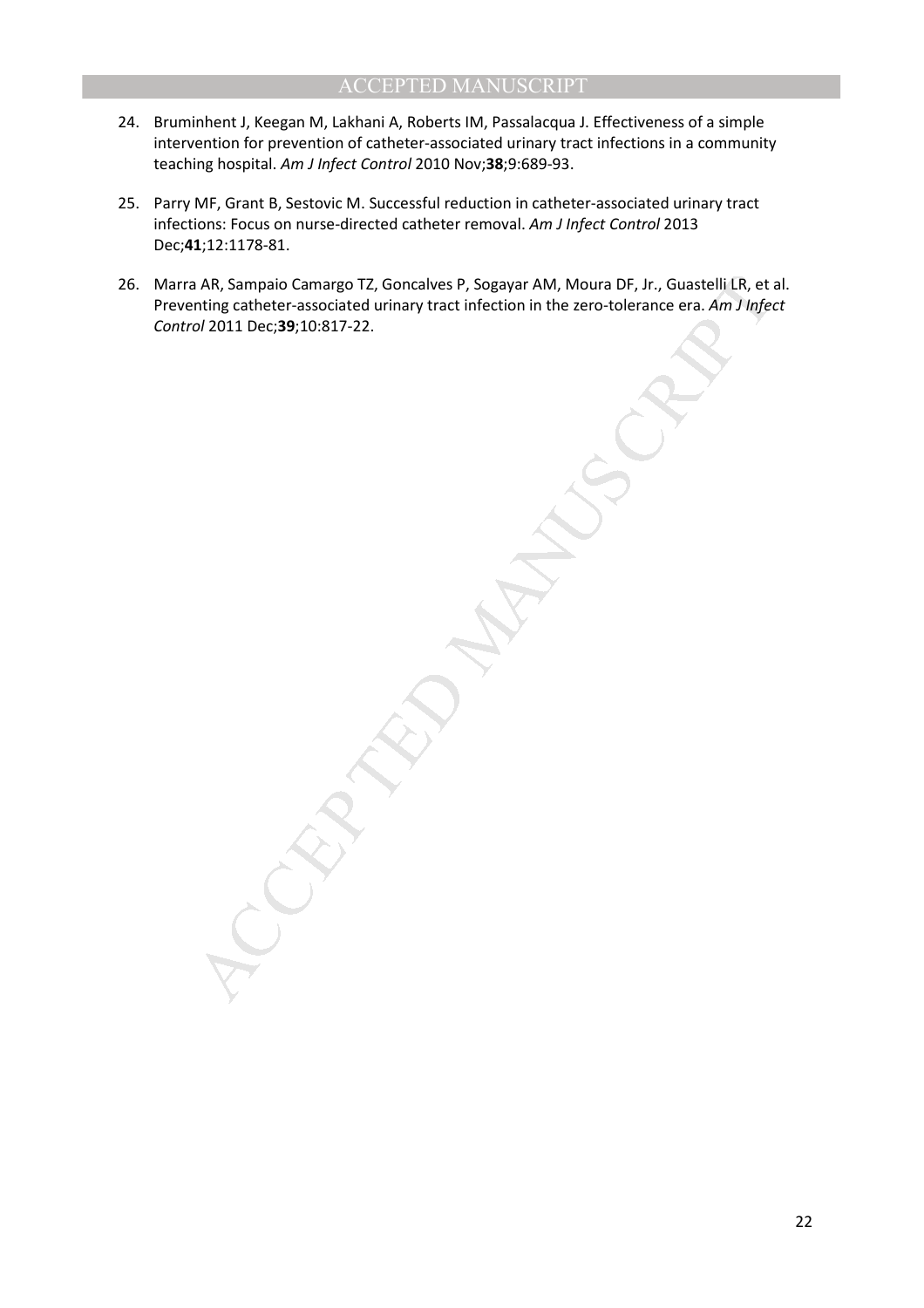|                                 | Patient and specimen characteristics              |                                 | ${\bf N}$      | $\mathbf{0}_{\mathbf{0}}^{\prime}$ |
|---------------------------------|---------------------------------------------------|---------------------------------|----------------|------------------------------------|
|                                 |                                                   | Total study participants        | 1,688          |                                    |
| Patient and<br>specimen details | Age group (years)                                 | $0 - 1$                         | $26\,$         | 1.5                                |
|                                 |                                                   | $1 - 14$                        | 14             | $\rm 0.8$                          |
|                                 |                                                   | 15-44                           | 161            | 9.5                                |
|                                 |                                                   | 45-64                           | 312            | 18.5                               |
|                                 |                                                   | 65-74                           | 342            | 20.3                               |
|                                 |                                                   | 75-84                           | 478            | 28.3                               |
|                                 |                                                   | $85+$                           | 355            | 21.0                               |
|                                 | Gender                                            | Female                          | 901            | 53.4                               |
|                                 |                                                   | Male                            | 753            | 44.6                               |
|                                 |                                                   | Unknown                         | 34             | $2.0\,$                            |
|                                 | Timing of E. coli bacteraemia onset               | 0-1 after admission             | 1,153          | 68.3                               |
|                                 |                                                   | 2-6 days                        | 129            | 7.6                                |
|                                 |                                                   | $>=7$ days                      | 294            | 17.4                               |
|                                 |                                                   | Not admitted                    | 110            | 6.5                                |
|                                 |                                                   | Not reported                    | $\mathfrak{2}$ | 0.1                                |
|                                 | Specialty                                         | Medical                         | 1,162          | 68.8                               |
|                                 |                                                   | General                         | 236            | 14.0                               |
|                                 |                                                   | Surgical                        | 60             | 3.6                                |
|                                 |                                                   | Not known                       | 59             | $3.5\,$                            |
|                                 |                                                   | Not reported                    | 171            | $10.1\,$                           |
|                                 | Underlying focus of infection                     | Bone and joint infection        | 7              | 0.4                                |
|                                 |                                                   | Central nervous system          | $\mathbf{1}$   | 0.1                                |
|                                 |                                                   | Contaminant                     | 5              | 0.3                                |
|                                 |                                                   | Febrile neutropenia             | 54             | $3.2\,$                            |
|                                 |                                                   | Gastrointestinal tract          | 118            | 7.0                                |
|                                 |                                                   | Hepatobiliary                   | 264            | 15.6                               |
|                                 |                                                   | Indwelling intravascular device | 19             | 1.1                                |
|                                 |                                                   | Other                           | 29             | 1.7                                |
|                                 |                                                   | Pneumonia                       | 54             | $3.2\,$                            |
|                                 |                                                   | Skin/soft tissue infection      | 18             | 1.1                                |
|                                 |                                                   | Unknown                         | 252            | 14.9                               |
|                                 |                                                   | Urogenital tract                | 865            | 51.2                               |
|                                 |                                                   | Not reported                    | $\mathfrak{2}$ | 0.1                                |
| Healthcare<br>exposure          | Any exposure in the week prior to<br>bacteraemia  | Yes                             | 584            | 34.6                               |
|                                 |                                                   | ${\rm No}$                      | 949            | 56.2                               |
|                                 |                                                   | Not known                       | 155            | 9.2                                |
|                                 | Any exposure in the month prior to<br>bacteraemia | Yes                             | 930            | 55.1                               |
|                                 |                                                   | $\rm No$                        | 458            | 27.1                               |
|                                 |                                                   | Not known                       | 300            | 17.8                               |
|                                 |                                                   |                                 |                |                                    |

# Table 1.Description of the *E. coli* bacteraemia sentinel study participants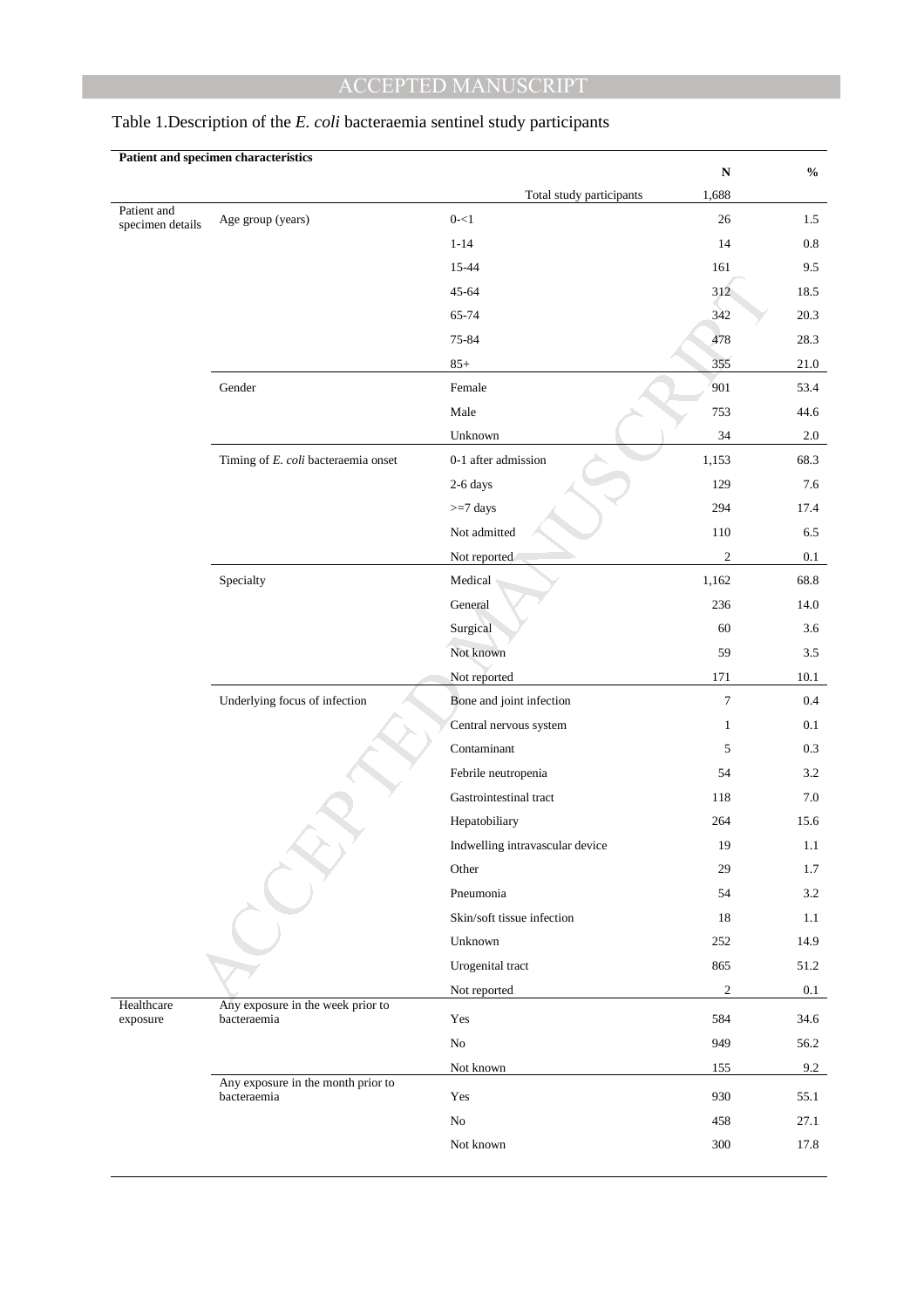| Antibiotics in the 4 weeks prior to the<br>bacteraemia                                 | Yes          | 546          | 32.4     |
|----------------------------------------------------------------------------------------|--------------|--------------|----------|
|                                                                                        | $\rm No$     | 681          | 40.3     |
|                                                                                        | Not known    | 459          | 27.2     |
|                                                                                        | Not reported | $\sqrt{2}$   | $0.1\,$  |
| Urinary catheter in situ, inserted, removed,<br>manipulated in the 7 days prior to the | Yes          | 354          | $21.0\,$ |
| bacteraemia                                                                            | $\rm No$     | 1,206        | 71.5     |
|                                                                                        | Not known    | 128          | 7.6      |
| Indwelling vascular access device in situ,<br>or removed in the 3 days prior to the    | Yes          | 373          | 22.1     |
| bacteraemia                                                                            | $\rm No$     | 1,190        | 70.5     |
|                                                                                        | Not known    | 125          | 7.4      |
| Other devices in situ or removed in the 4<br>weeks prior to the bacteraemia            | Yes          | 123          | 7.3      |
|                                                                                        | $_{\rm No}$  | 1,332        | 78.9     |
|                                                                                        | Not known    | 233          | 13.8     |
| Other procedures in the 4 weeks prior to<br>the bacteraemia                            | Yes          | 209          | 12.4     |
|                                                                                        | No           | 1,213        | 71.9     |
|                                                                                        | Not known    | $265\,$      | 15.7     |
|                                                                                        | Not reported | $\mathbf{1}$ | $0.1\,$  |
|                                                                                        |              |              |          |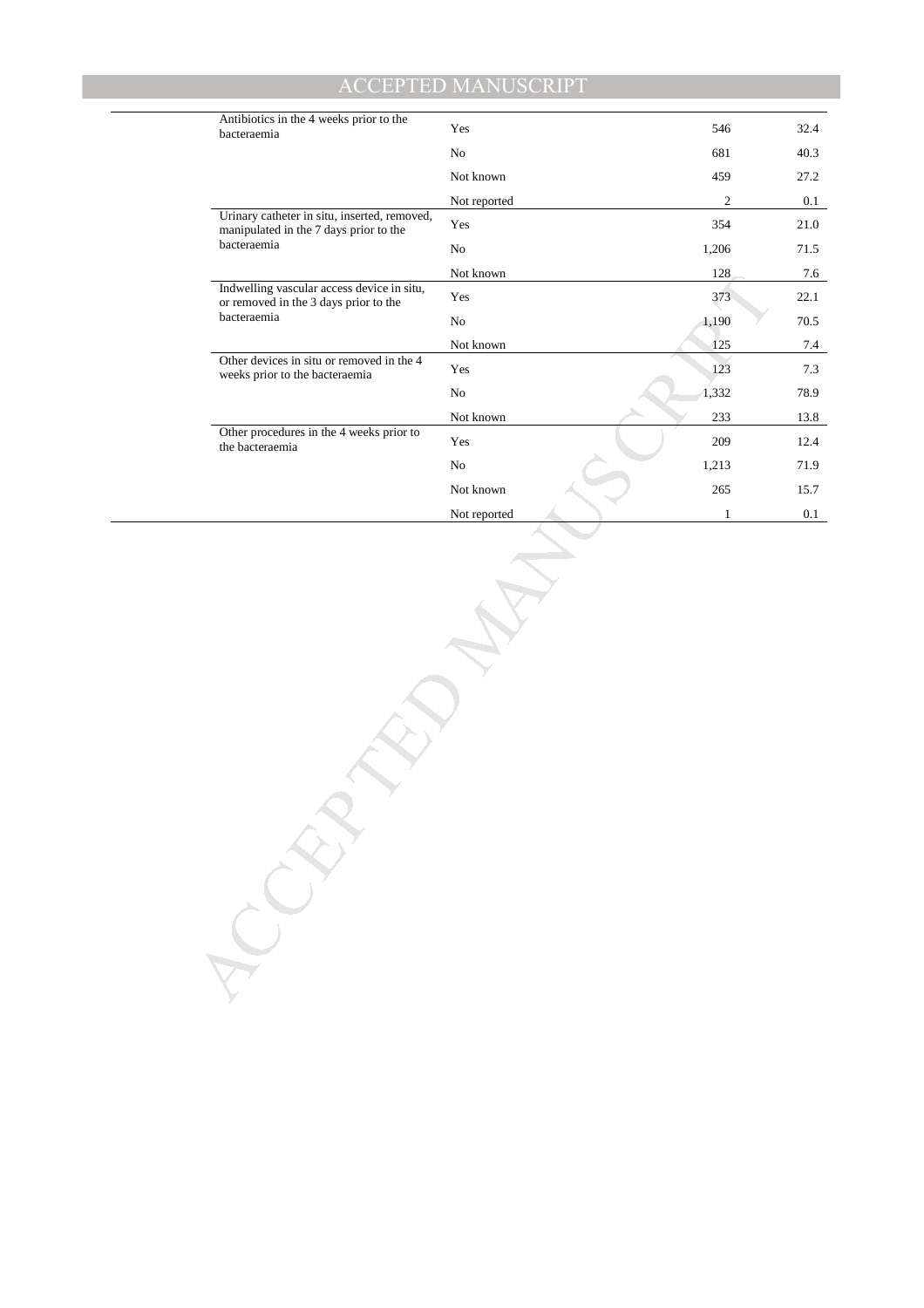Table 2. Crude and adjusted1 odds ratios for risk factors for genito-urinary focus of *E. coli* bacteraemia

|                                                   |                            | 95% Confidence  |           |            |              |                    | 95% confidence                                                                          |          |              |
|---------------------------------------------------|----------------------------|-----------------|-----------|------------|--------------|--------------------|-----------------------------------------------------------------------------------------|----------|--------------|
| <b>Variable</b>                                   |                            | <b>Crude OR</b> |           | interval   | P value      | <b>Adjusted OR</b> |                                                                                         | interval | P value      |
| Gender                                            | Female                     | $\mathbf{1}$    |           |            |              |                    |                                                                                         |          |              |
|                                                   | Male                       | 0.7             | 0.6       | 0.9        | 0.0018       | 0.7                | 0.5                                                                                     | 0.9      | 0.001        |
| Age group (years)                                 | $1 - 44$                   | $\mathbf{1}$    |           |            |              |                    |                                                                                         |          |              |
|                                                   | 0<1                        | 0.7             | 0.3       | 1.5        | 0.3201       | 1.2                | 0.5                                                                                     | 2.9      | 0.748        |
|                                                   | 45-84                      | 0.7             | 0.5       | 1.0        | 0.0603       | 0.8                | 0.6                                                                                     | 1.2      | 0.358        |
| UTI in the month prior                            | $>= 85$                    | 1.0             | 0.7       | 1.4        | 0.9594       | 1.0                | 0.6                                                                                     | 1.5      | 0.948        |
| to bacteraemia                                    | None                       | $\mathbf{1}$    |           |            |              |                    |                                                                                         |          |              |
|                                                   | $>=1$                      | 4.1             | 2.9       | 5.7        | < 0.001      | 5.4                | 3.6                                                                                     | 8.1      | < 0.001      |
|                                                   |                            |                 |           |            |              |                    |                                                                                         |          |              |
| Urinary catheterisation<br>in the 7 days prior to | No                         | $\mathbf{1}$    |           |            |              |                    |                                                                                         |          |              |
| the bacteraemia                                   | Yes                        | 2.2             | 1.7       | 2.9        | < 0.001      | 1.8                | 0.9                                                                                     | 3.8      | 0.108        |
|                                                   | Not known                  | 0.5             | 0.4       | 0.8        | 0.0015       | 0.4                | 0.3                                                                                     | 0.7      | 0.001        |
| Duration of<br>catheterisation                    | No catheters               | $\mathbf{1}$    |           |            |              |                    |                                                                                         |          |              |
|                                                   | Short term                 | 1.6             | 1.1       | 2.2        | 0.0062       |                    |                                                                                         |          |              |
|                                                   | Long term                  | 5.0             | 3.2       | 7.7        | < 0.001      |                    |                                                                                         |          |              |
|                                                   |                            |                 |           |            |              |                    | Omitted due to collinearity with "Urinary<br>catheterisation in the 7 days prior to the |          |              |
|                                                   | Not known                  | 1.3             | 0.7       | 2.3        | 0.4867       |                    |                                                                                         |          | bacteraemia" |
| Insertion method of<br>urinary catheter           | No catheter                | $\mathbf{1}$    |           |            |              |                    |                                                                                         |          |              |
|                                                   | Suprapubic                 | 5.6             | 1.2       | 25.8       | 0.0123       |                    |                                                                                         |          |              |
|                                                   | Urethral                   | 2.6             | 2.0       | 3.4        | < 0.001      |                    |                                                                                         |          |              |
|                                                   | Don't know                 | 1.1             | 0.4       | 3.2        | 0.8282       |                    |                                                                                         |          | Not included |
| Reason for urinary<br>catheterisation             | Not reported               | -1              |           |            |              |                    |                                                                                         |          |              |
|                                                   | Other                      | 2.0             | 1.5       | 2.7        | < 0.001      | 2.0                | 0.9                                                                                     | 4.4      | 0.09         |
|                                                   | Incontinence               | 7.0             | 2.7       | 18.2       | < 0.001      | 5.2                | 1.5                                                                                     | 18.1     | 0.009        |
|                                                   | Not known                  | 3.9             | 2.1       | 7.2        | < 0.001      | 2.6                | 1.0                                                                                     | 7.1      | 0.061        |
| Treatment for a UTI in<br>the month prior to the  | No                         | $\mathbf{1}$    |           |            |              |                    |                                                                                         |          |              |
| E. coli bacteraemia                               | Yes                        | 7.7             | 4.7       | 12.5       | < 0.001      | 10.7               | 6.3                                                                                     | 18.1     | < 0.001      |
| Specialty                                         | Medical                    | $\mathbf{1}$    |           |            |              |                    |                                                                                         |          |              |
|                                                   | General                    | 0.5             | $0.4\,$   | $0.7\,$    | < 0.001      | $0.6\,$            | $0.4\,$                                                                                 | 0.9      | 0.016        |
|                                                   | Surgical                   | 4.1             | 2.1       | $\ \, 8.0$ | $<\!\!0.001$ | 4.3                | $2.0\,$                                                                                 | 9.3      | $<\!\!0.001$ |
|                                                   | Not known                  | $1.3\,$         | $\rm 0.8$ | 2.3        | 0.2821       | 1.8                | $0.9\,$                                                                                 | 3.4      | 0.074        |
|                                                   | Not reported               | 1.0             | $0.7\,$   | 1.4        | 0.9066       | 1.2                | $0.7\,$                                                                                 | 1.9      | 0.578        |
| Timing of E. coli<br>bacteraemia onset            | 0-1 day after<br>admission | $\mathbf{1}$    |           |            |              |                    |                                                                                         |          |              |
|                                                   | 2-6 days                   | 0.6             | 0.4       | $0.8\,$    | 0.0023       | 0.4                | 0.2                                                                                     | 0.6      | < 0.001      |
|                                                   | $>=7$ days                 | 0.5             | 0.4       | 0.6        | < 0.001      | 0.3                | $0.2\,$                                                                                 | 0.4      | < 0.001      |
|                                                   | not admitted               | $\rm 0.8$       | 0.6       | 1.3        | 0.4059       | 1.0                | $0.6\,$                                                                                 | 1.8      | 0.987        |
|                                                   | Not reported               | $\rm 0.8$       | $0.0\,$   | 12.6       | 0.8658       | $0.5\,$            | $0.0\,$                                                                                 | 9.6      | 0.639        |

1. Final model includes risk factors identified from the literature and age and gender as a priori risk factors. Other variables were only included if they changed the effect of the main risk factors and were associated in the crude analysis. Adjusted ORs are adjusted for all other risk factors in the final model.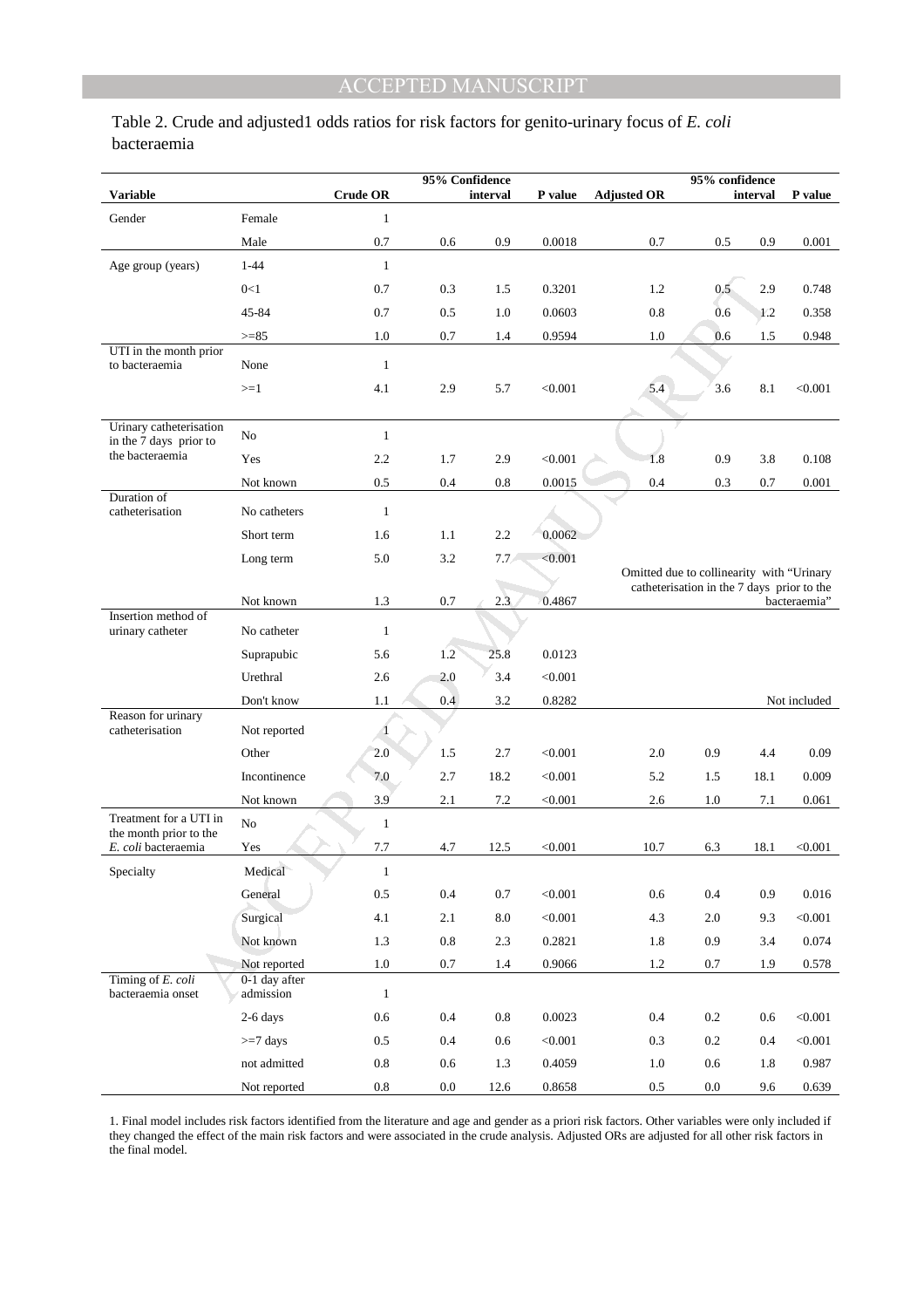# Table 3.Antibiotic susceptibilities of the *E.coli* blood culture by timing of bacteraemia onset in relation to hospital admission

|                                     |                       | Timing of E. coli bacteraemia onset in relation to hospital admission<br>0-1 day after |               |                  |                                    |                |                  |                  |                            |         |
|-------------------------------------|-----------------------|----------------------------------------------------------------------------------------|---------------|------------------|------------------------------------|----------------|------------------|------------------|----------------------------|---------|
|                                     | <b>Susceptibility</b> | admission                                                                              |               | $2-6$ days       |                                    | $>=7$ days     |                  | Not admitted     |                            |         |
| <b>Antibiotic name</b>              | result                | ${\bf N}$                                                                              | $\frac{1}{2}$ | N                | $\mathbf{0}_{\mathbf{0}}^{\prime}$ | ${\bf N}$      | $\frac{0}{0}$    | N                | $\mathcal{V}_{\mathbf{0}}$ | P-value |
| Ciprofloxacin                       | $_{\rm NS}$           | 124                                                                                    | 16.6          | 13               | 16.9                               | 36             | 19.7             | 14               | 15.4                       |         |
|                                     | S                     | 623                                                                                    | 83.4          | 64               | 83.1                               | 147            | 80.3             | 77               | 84.6                       |         |
|                                     | Total                 | 747                                                                                    | 100           | 77               | 100                                | 183            | 100              | 91               | 100                        | 0.758   |
| Trimethoprim                        | <b>NS</b>             | 210                                                                                    | 40.3          | 22               | 40.0                               | 55             | 45.1             | 28               | 33.7                       |         |
|                                     | $\mathbf S$           | 311                                                                                    | 59.7          | 33               | 60.0                               | 67             | 54.9             | 55               | 66.3                       |         |
|                                     | Total                 | 521                                                                                    | 100           | 55               | 100                                | 122            | 100              | 83               | 100                        | 0.449   |
| Co-amoxiclav                        | $_{\rm NS}$           | 326                                                                                    | 40.5          | 48               | 54.6                               | 96             | 48.2             | $ 41\rangle$     | 44.1                       |         |
|                                     | $\mathbf S$           | 480                                                                                    | 59.6          | 40               | 45.5                               | 103            | 51.8             | 52               | 55.9                       |         |
|                                     | Total                 | 806                                                                                    | 100           | 88               | 100                                | 199            | 100              | 93               | 100                        | 0.027   |
| Third generation<br>cephalosporins  | $_{\rm NS}$           | 59                                                                                     | 8.8           | 9                | 12.3                               | 21             | 12.7             | $6\,$            | 7.2                        |         |
|                                     | S                     | 614                                                                                    | 91.2          | 64               | 87.7                               | 144            | 87.3             | 77               | 92.8                       |         |
|                                     | Total                 | 673                                                                                    | 100           | 73               | 100                                | 165            | 100              | 83               | 100                        | 0.311   |
| Carbapenems                         | NS                    | $\mathbf{1}$                                                                           | 0.1           | $\boldsymbol{0}$ | $\overline{0}$                     | $\mathbf{1}$   | 0.5              | $\boldsymbol{0}$ | $\mathbf{0}$               |         |
|                                     | S                     | 706                                                                                    | 99.9          | 80               | 100                                | 183            | 99.5             | 88               | 100                        |         |
|                                     | Total                 | 707                                                                                    | 100           | 80               | 100                                | 184            | 100              | 88               | 100                        | 0.653   |
| Gentamicin                          | $_{\rm NS}$           | 74                                                                                     | 9.0           | $5^{\circ}$      | 5.6                                | 26             | 12.8             | 5                | 5.4                        |         |
|                                     | S                     | 746                                                                                    | 91.0          | 84               | 94.4                               | 178            | 87.3             | 88               | 94.6                       |         |
|                                     | Total                 | 820                                                                                    | 100           | 89               | 100                                | 204            | 100              | 93               | 100                        | 0.105   |
| Piperacillin/tazobactam             | <b>NS</b>             | $77 -$                                                                                 | 9.9           | 15               | 18.1                               | 34             | 17.3             | 13               | 14.1                       |         |
|                                     | S                     | 704                                                                                    | 90.1          | 68               | 81.9                               | 163            | 82.7             | 79               | 85.9                       |         |
|                                     | Total                 | 781                                                                                    | 100           | 83               | 100                                | 197            | 100              | 92               | 100                        | 0.008   |
| Nitrofurantoin                      | <b>NS</b>             | 5 <sup>7</sup>                                                                         | 4.6           | $\overline{0}$   | $\mathbf{0}$                       | $\overline{0}$ | $\boldsymbol{0}$ | $\boldsymbol{0}$ | $\boldsymbol{0}$           |         |
|                                     | S                     | 103                                                                                    | 95.4          | 9                | 100                                | 22             | 100              | $\sqrt{5}$       | 100                        |         |
|                                     | Total                 | 108                                                                                    | 100           | 9                | 100                                | 22             | 100              | 5                | 100                        | 0.631   |
| S, susceptible; NS, non-susceptible |                       |                                                                                        |               |                  |                                    |                |                  |                  |                            |         |
|                                     |                       |                                                                                        |               |                  |                                    |                |                  |                  |                            |         |
|                                     |                       |                                                                                        |               |                  |                                    |                |                  |                  |                            |         |
|                                     |                       |                                                                                        |               |                  |                                    |                |                  |                  |                            |         |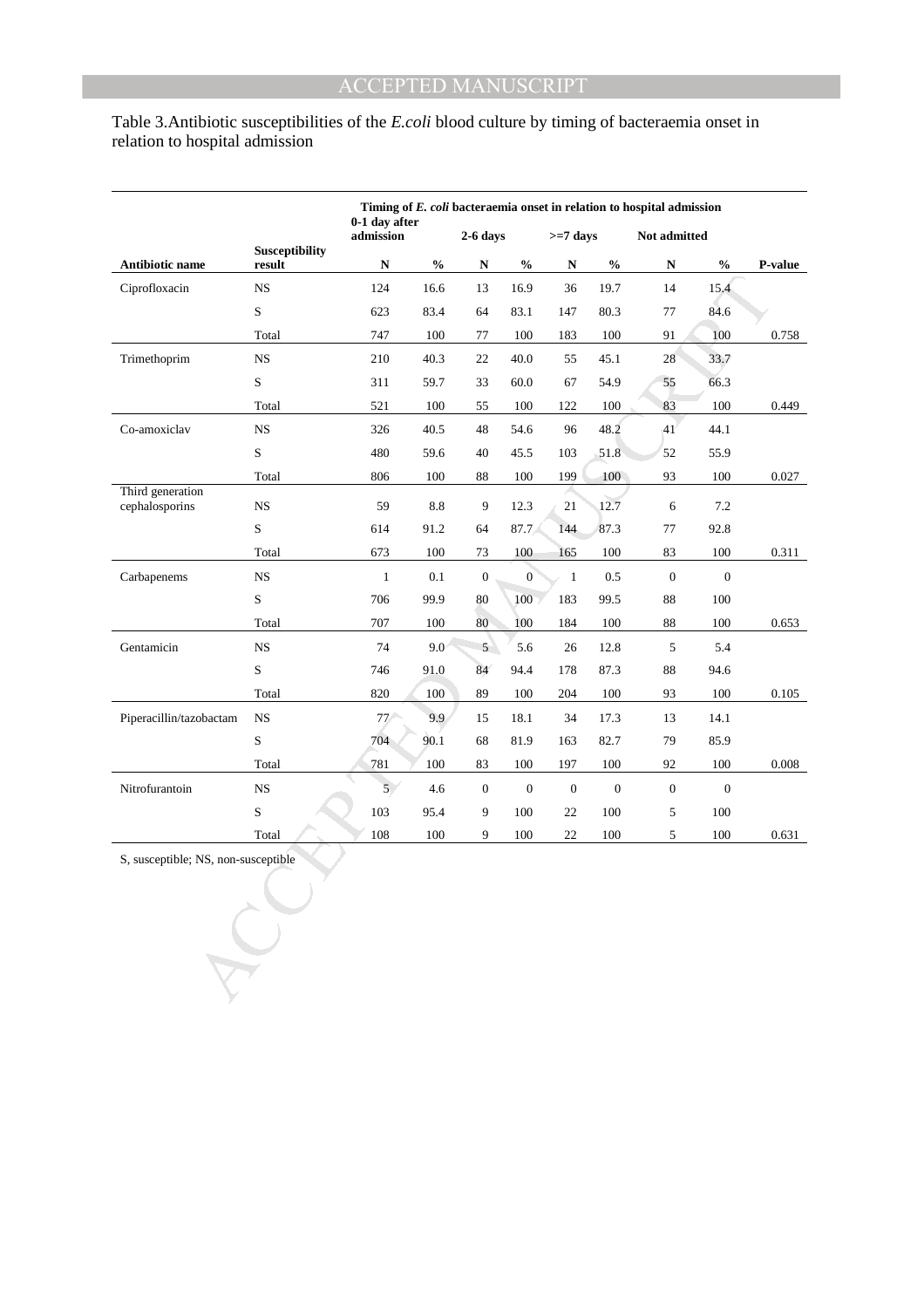Table 4. Antibiotic susceptibilities of the *E.coli* blood culture by underling focus of the *E. coli*  bacteraemia

|                                     |                | Underlying focus of the E. coli bacteraemia<br><b>Urogenital tract</b><br>Pneumonia<br>Other |                          |                  |                                    |                | Not known                          |                  |                  |                                        |
|-------------------------------------|----------------|----------------------------------------------------------------------------------------------|--------------------------|------------------|------------------------------------|----------------|------------------------------------|------------------|------------------|----------------------------------------|
| Antibiotic name                     | Susceptibility |                                                                                              |                          |                  | $\mathbf{0}_{\mathbf{0}}^{\prime}$ |                | $\mathbf{0}_{\mathbf{0}}^{\prime}$ |                  |                  |                                        |
|                                     | result         | N                                                                                            | $\mathbf{O}_\mathbf{0}'$ | N<br>9           |                                    | N              |                                    | N<br>15          | $\frac{0}{0}$    | $\boldsymbol{\mathrm{P}\text{-}value}$ |
| Ciprofloxacin                       | <b>NS</b>      | 108                                                                                          | 18.5                     |                  | 23.7                               | 55             | 17.6                               |                  | 9.0              |                                        |
|                                     | $\mathbf S$    | 475                                                                                          | 81.5                     | 29               | 76.3                               | 257            | 82.4                               | 152              | 91.0             |                                        |
|                                     | Total          | 583                                                                                          | 100                      | 38               | $100\,$                            | 312            | 100                                | 167              | 100              | 0.02                                   |
| Trimethoprim                        | $_{\rm NS}$    | 198                                                                                          | 48.1                     | $\mathfrak{Z}$   | 13.6                               | 79             | 38.0                               | 37               | 26.2             |                                        |
|                                     | $\mathbf S$    | 214                                                                                          | 51.9                     | 19               | 86.4                               | 129            | 62.0                               | 104              | 73.8             |                                        |
|                                     | Total          | 412                                                                                          | 100                      | 22               | 100                                | 208            | 100                                | 141              | 100              | < 0.001                                |
| Co-amoxiclav                        | $_{\rm NS}$    | 283                                                                                          | 45.4                     | 14               | 35.9                               | 145            | 43.8                               | 69               | 35.6             |                                        |
|                                     | ${\bf S}$      | 340                                                                                          | 54.6                     | 25               | 64.1                               | 186            | 56.2                               | 125              | 64.4             |                                        |
|                                     | Total          | 623                                                                                          | 100                      | 39               | 100                                | 331            | 100                                | 194              | 100              | 0.08                                   |
| Cephalosporins                      | $_{\rm NS}$    | 55                                                                                           | 10.8                     | $\mathfrak{2}$   | 6.7                                | 25             | 9.0                                | 13               | 7.4              |                                        |
|                                     | $\mathbf S$    | 455                                                                                          | 89.2                     | 28               | 93.3                               | 254            | 91.0                               | 163              | 92.6             |                                        |
|                                     | Total          | 510                                                                                          | 100                      | 30               | 100                                | 279            | 100                                | 176              | 100              | 0.521                                  |
| Carbapenems                         | <b>NS</b>      | $\mathbf{1}$                                                                                 | $0.2\,$                  | $\boldsymbol{0}$ | $\boldsymbol{0}$                   | $\mathbf{1}$   | 0.3                                | $\mathbf{0}$     | $\boldsymbol{0}$ |                                        |
|                                     | S              | 542                                                                                          | 99.8                     | 38               | 100                                | 304            | 99.7                               | 174              | 100              |                                        |
|                                     | Total          | 543                                                                                          | 100                      | 38               | 100                                | 305            | 100                                | 174              | 100              | 0.87                                   |
| Gentamicin                          | NS             | 62                                                                                           | 9.8                      | 3                | 7.7                                | 36             | 10.5                               | 9                | 4.6              |                                        |
|                                     | ${\bf S}$      | 569                                                                                          | 90.2                     | 36               | 92.3                               | 306            | 89.5                               | 186              | 95.4             |                                        |
|                                     | Total          | 631                                                                                          | 100                      | 39               | 100                                | 342            | 100                                | 195              | 100              | 0.108                                  |
| Piperacillin/tazobactam             | $_{\rm NS}$    | 83                                                                                           | 14.0                     | 5                | 13.2                               | 37             | 11.3                               | 14               | 7.3              |                                        |
|                                     | S              | 512                                                                                          | 86.1                     | 33               | 86.8                               | 292            | 88.8                               | 178              | 92.7             |                                        |
|                                     | Total          | 595                                                                                          | 100                      | 38               | 100                                | 329            | 100                                | 192              | 100              | 0.095                                  |
| Nitrofurantoin                      | $_{\rm NS}$    | $\sqrt{2}$                                                                                   | 2.2                      | $\mathbf{0}$     | $\boldsymbol{0}$                   | $\mathfrak{Z}$ | 8.3                                | $\boldsymbol{0}$ | $\mathbf{0}$     |                                        |
|                                     | $\mathbf S$    | 89                                                                                           | 97.8                     | $\sqrt{2}$       | 100                                | 33             | 91.7                               | 15               | 100              |                                        |
|                                     | Total          | 91                                                                                           | 100                      | $\sqrt{2}$       | 100                                | 36             | 100                                | 15               | 100              | 0.309                                  |
| S, susceptible; NS, non-susceptible |                |                                                                                              |                          |                  |                                    |                |                                    |                  |                  |                                        |
|                                     |                |                                                                                              |                          |                  |                                    |                |                                    |                  |                  |                                        |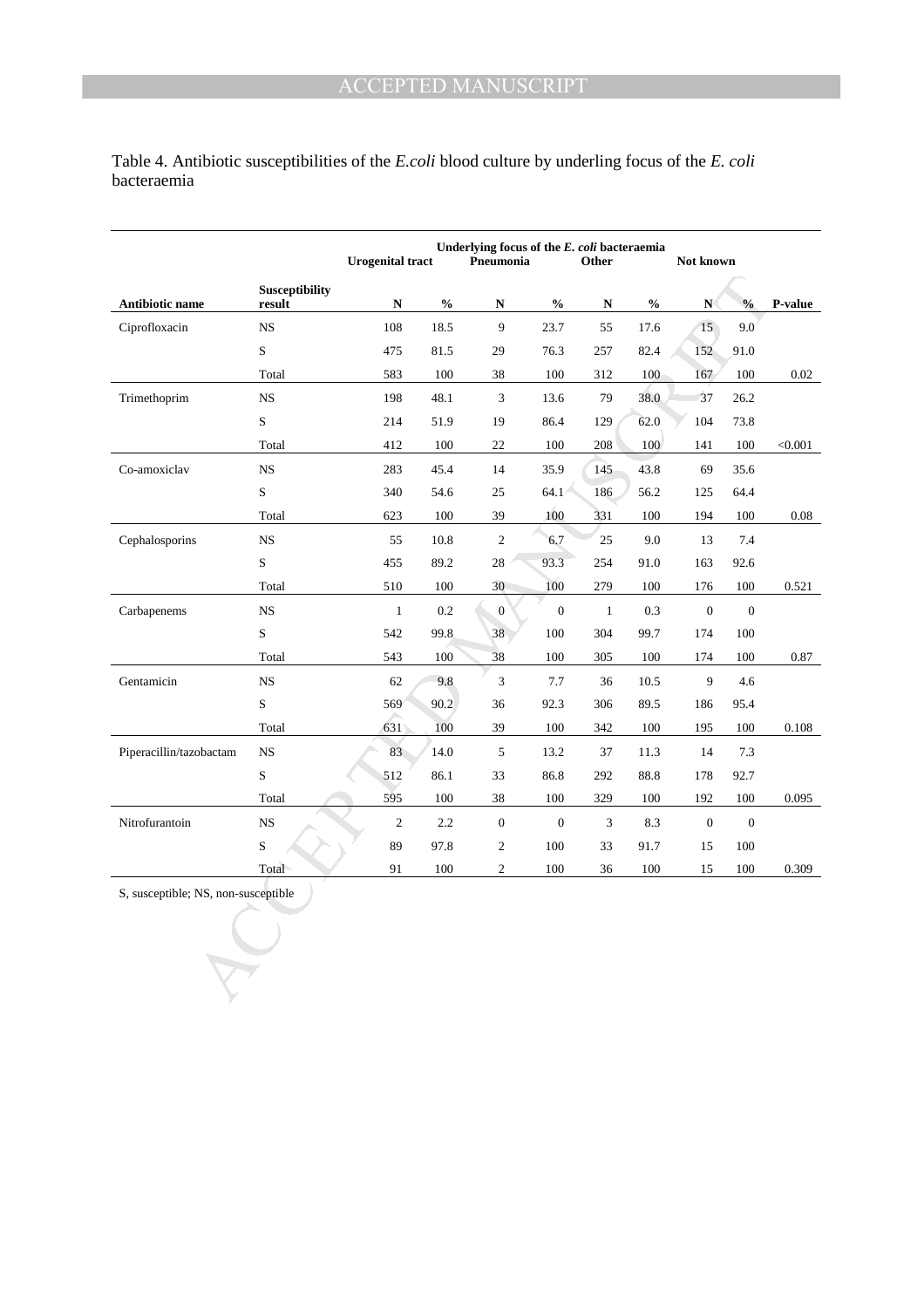

Figure 1. Timing of *E. coli* bacteraemia onset and history of healthcare interaction in the month prior to the bacteraemia

Excludes 2 patients where admission status could not be ascertained